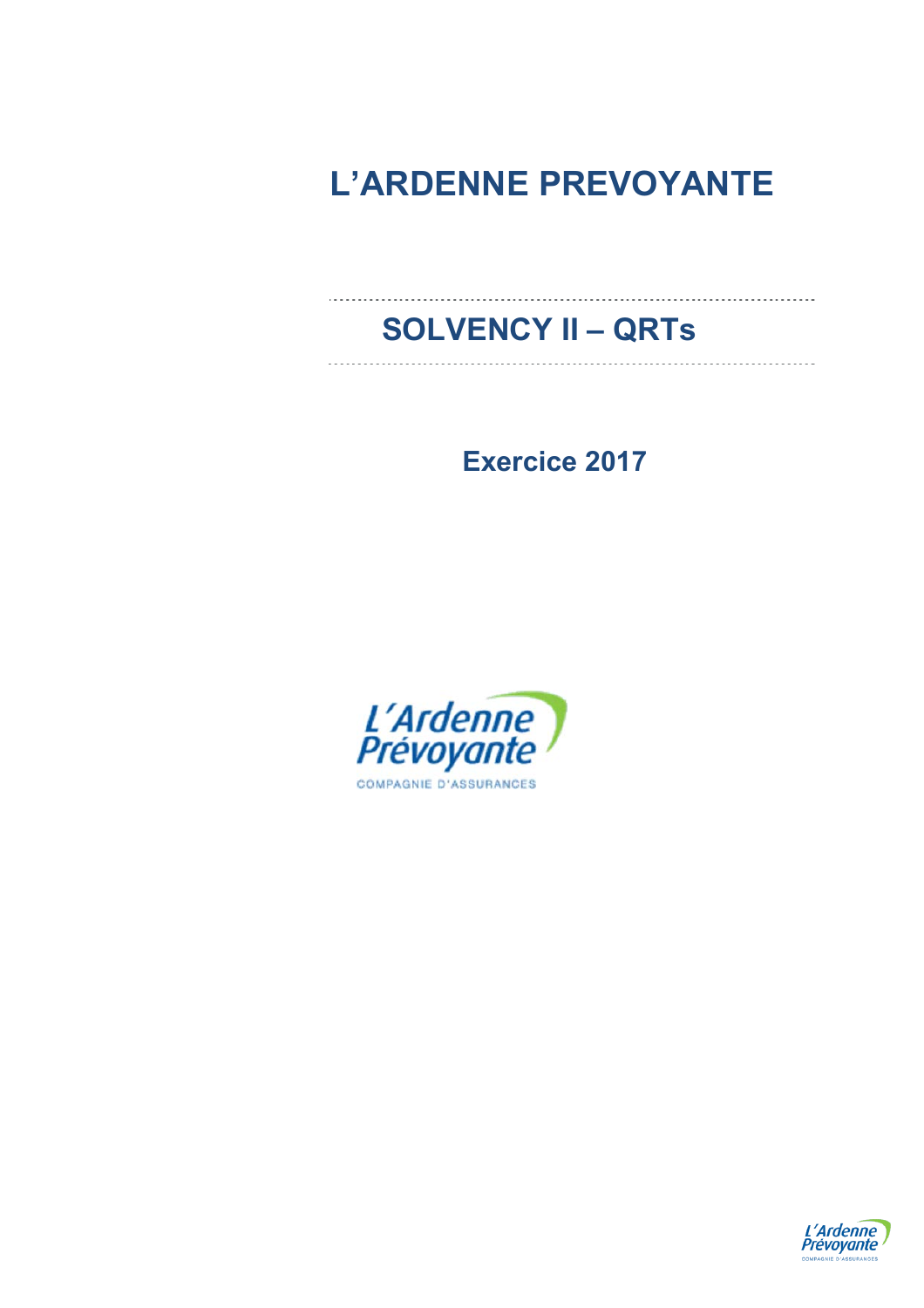## **Annex I S.02.01.02 Balance sheet**

|                                                                                        |                   | <b>Solvency II value</b> |
|----------------------------------------------------------------------------------------|-------------------|--------------------------|
| <b>Assets</b>                                                                          |                   | C <sub>0010</sub>        |
| Intangible assets                                                                      | R0030             |                          |
| Deferred tax assets                                                                    | R0040             | 1.260.319                |
| Pension benefit surplus                                                                | R <sub>0050</sub> |                          |
| Property, plant & equipment held for own use                                           | <b>R0060</b>      | 1.913.174                |
| Investments (other than assets held for index-linked and unit-linked contracts)        | R0070             | 133.154.971              |
| Property (other than for own use)                                                      | <b>R0080</b>      | 3.909.999                |
| Holdings in related undertakings, including participations                             | <b>R0090</b>      | $\overline{\phantom{a}}$ |
| Equities                                                                               | <b>R0100</b>      | 9.050.617                |
| Equities - listed                                                                      | <b>R0110</b>      | 9.046.073                |
| Equities - unlisted                                                                    | <b>R0120</b>      | 4.544                    |
| <b>Bonds</b>                                                                           | R0130             | 120.194.355              |
| Government Bonds                                                                       | <b>R0140</b>      | 79.436.633               |
| Corporate Bonds                                                                        | R0150             | 40.757.722               |
| Structured notes                                                                       | R0160             | $\overline{a}$           |
| Collateralised securities                                                              | R0170             | $\overline{a}$           |
| Collective Investments Undertakings                                                    | <b>R0180</b>      | $\blacksquare$           |
| Derivatives                                                                            | R0190             | $\overline{\phantom{a}}$ |
| Deposits other than cash equivalents                                                   | <b>R0200</b>      | $\blacksquare$           |
| Other investments                                                                      | R0210             | $\blacksquare$           |
| Assets held for index-linked and unit-linked contracts                                 | R0220             | $\overline{\phantom{a}}$ |
| Loans and mortgages                                                                    | R0230             | 2.055.943                |
| Loans on policies                                                                      | R <sub>0240</sub> | 483.705                  |
| Loans and mortgages to individuals                                                     | R0250             | 281.110                  |
| Other loans and mortgages                                                              | R0260             | 1.291.128                |
| Reinsurance recoverables from:                                                         | R <sub>0270</sub> | 8.841.380                |
| Non-life and health similar to non-life                                                | R0280             | 8.487.535                |
| Non-life excluding health                                                              | R <sub>0290</sub> | 8.481.033                |
| Health similar to non-life                                                             | <b>R0300</b>      | 6.502                    |
| Life and health similar to life, excluding health and index-linked and unit-linked     | <b>R0310</b>      | 353.845                  |
| Health similar to life                                                                 | <b>R0320</b>      | 353.845                  |
| Life excluding health and index-linked and unit-linked                                 | <b>R0330</b>      |                          |
| Life index-linked and unit-linked                                                      | R0340             | $\overline{\phantom{a}}$ |
| Deposits to cedants                                                                    | <b>R0350</b>      | $\overline{a}$           |
| Insurance and intermediaries receivables                                               | <b>R0360</b>      | 4.546.383                |
| Reinsurance receivables                                                                | R0370             | $\mathcal{L}$            |
| Receivables (trade, not insurance)                                                     | <b>R0380</b>      | 5.251.604                |
| Own shares (held directly)                                                             | <b>R0390</b>      | $\overline{\phantom{a}}$ |
| Amounts due in respect of own fund items or initial fund called up but not yet paid in | <b>R0400</b>      | $\overline{a}$           |
| Cash and cash equivalents                                                              | R0410             | 37.640.719               |
| Any other assets, not elsewhere shown                                                  | R0420             | 204.383                  |
| <b>Total assets</b>                                                                    | <b>R0500</b>      | 194.868.877              |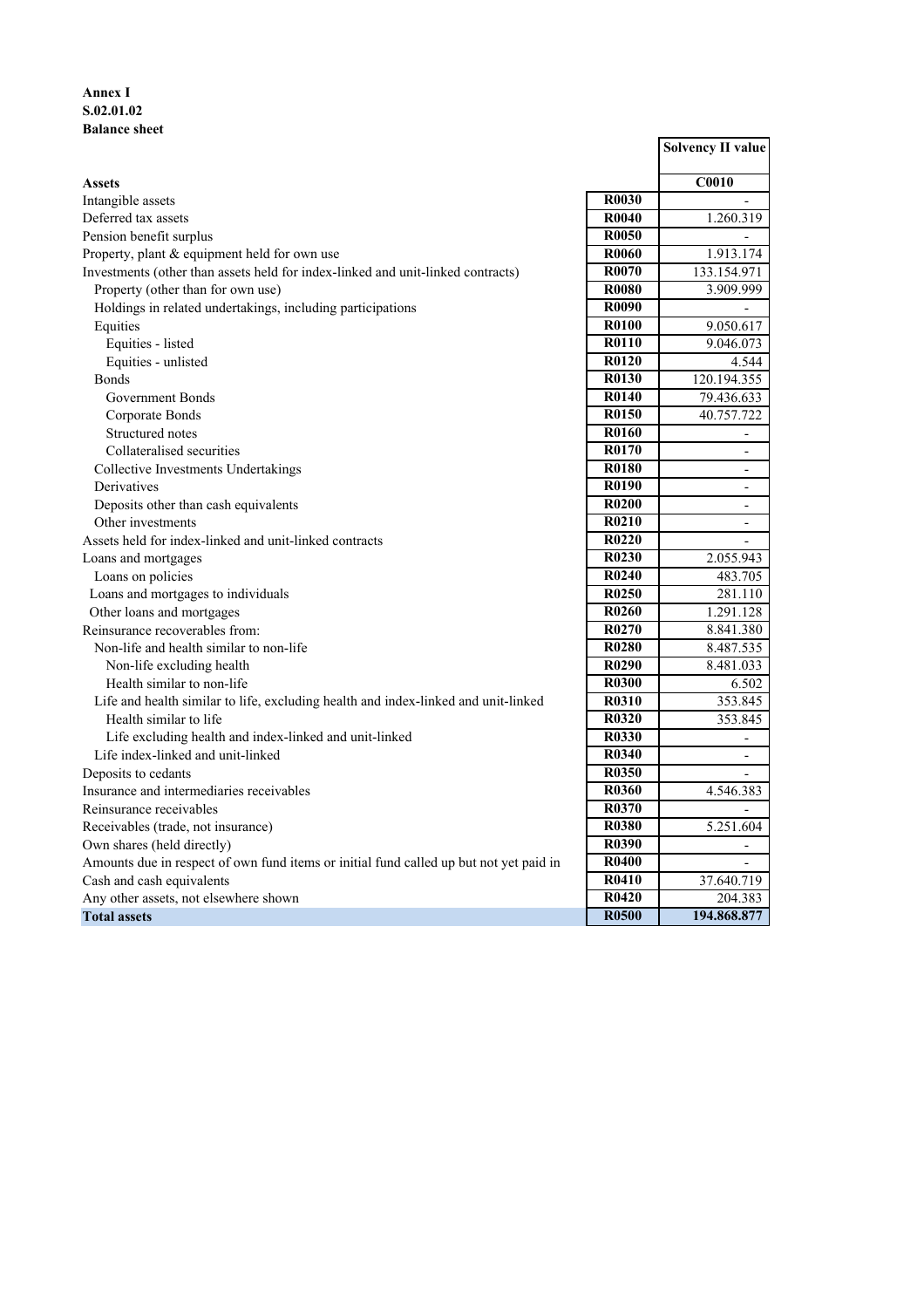|                                                                                 |                   | <b>Solvency II</b>       |
|---------------------------------------------------------------------------------|-------------------|--------------------------|
|                                                                                 |                   | value                    |
| <b>Liabilities</b>                                                              |                   | <b>C0010</b>             |
| Technical provisions - non-life                                                 | R <sub>0510</sub> | 55.071.189               |
| Technical provisions – non-life (excluding health)                              | R <sub>0520</sub> | 54.912.220               |
| TP calculated as a whole                                                        | R0530             |                          |
| <b>Best Estimate</b>                                                            | R0540             | 51.386.955               |
| Risk margin                                                                     | R <sub>0550</sub> | 3.525.265                |
| Technical provisions - health (similar to non-life)                             | R0560             | 158.969                  |
| TP calculated as a whole                                                        | R <sub>0570</sub> | $\blacksquare$           |
| <b>Best Estimate</b>                                                            | R0580             | 148.764                  |
| Risk margin                                                                     | R <sub>0590</sub> | 10.205                   |
| Technical provisions - life (excluding index-linked and unit-linked)            | R <sub>0600</sub> | 75.648.432               |
| Technical provisions - health (similar to life)                                 | R <sub>0610</sub> | 945.641                  |
| TP calculated as a whole                                                        | R <sub>0620</sub> |                          |
| <b>Best Estimate</b>                                                            | R0630             | 896.330                  |
| Risk margin                                                                     | R0640             | 49.311                   |
| Technical provisions - life (excluding health and index-linked and unit-linked) | R0650             | 74.702.791               |
| TP calculated as a whole                                                        | R0660             |                          |
| <b>Best Estimate</b>                                                            | R <sub>0670</sub> | 73.356.113               |
| Risk margin                                                                     | R0680             | 1.346.678                |
| Technical provisions - index-linked and unit-linked                             | R <sub>0690</sub> | $\overline{\phantom{a}}$ |
| TP calculated as a whole                                                        | R0700             | $\overline{\phantom{a}}$ |
| <b>Best Estimate</b>                                                            | R0710             | $\blacksquare$           |
| Risk margin                                                                     | R0720             | $\blacksquare$           |
| Contingent liabilities                                                          | R0740             | $\overline{\phantom{a}}$ |
| Provisions other than technical provisions                                      | R0750             | 721.496                  |
| Pension benefit obligations                                                     | R0760             | 7.041.254                |
| Deposits from reinsurers                                                        | R0770             | 5.115.478                |
| Deferred tax liabilities                                                        | R0780             | $\overline{\phantom{a}}$ |
| Derivatives                                                                     | R0790             | $\overline{\phantom{a}}$ |
| Debts owed to credit institutions                                               | <b>R0800</b>      | $\overline{\phantom{a}}$ |
| Financial liabilities other than debts owed to credit institutions              | R0810             | $\overline{\phantom{a}}$ |
| Insurance & intermediaries payables                                             | <b>R0820</b>      | 5.510.150                |
| Reinsurance payables                                                            | R0830             | 554.791                  |
| Payables (trade, not insurance)                                                 | R0840             | 2.349.604                |
| Subordinated liabilities                                                        | R0850             | 10.000.000               |
| Subordinated liabilities not in BOF                                             | <b>R0860</b>      |                          |
| Subordinated liabilities in BOF                                                 | R0870             | 10.000.000               |
| Any other liabilities, not elsewhere shown                                      | <b>R0880</b>      | 138.332                  |
| <b>Total liabilities</b>                                                        | <b>R0900</b>      | 162.150.726              |
| <b>Excess of assets over liabilities</b>                                        | <b>R1000</b>      | 32.718.151               |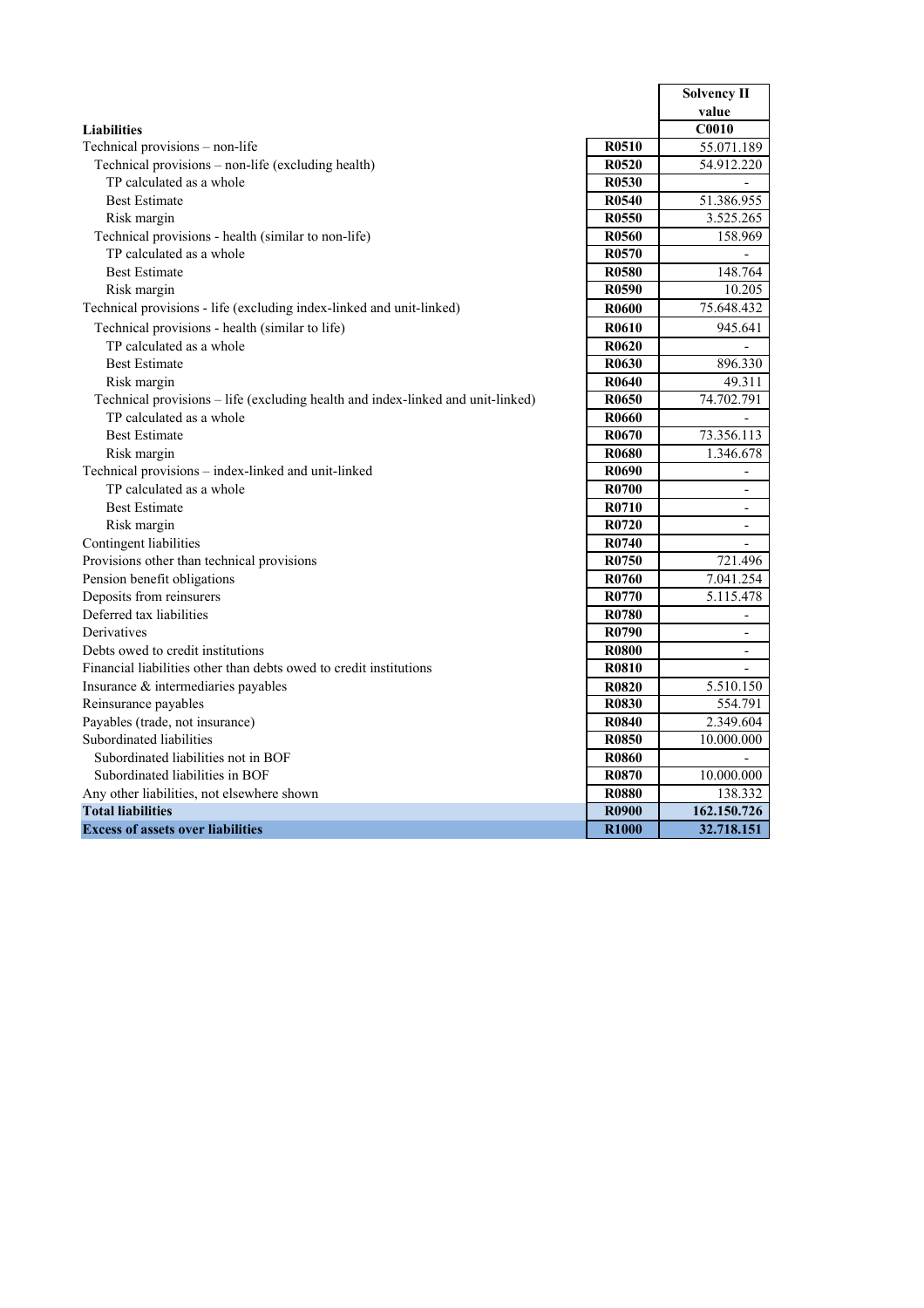## **Annex I S.05.01.02Premiums, claims and expenses by line of business**

|                                               |              |                                                                                                                                                                                      |         |                                                   | Line of Business for: non-life insurance and reinsurance obligations (direct business and accepted proportional reinsurance) |                                   |                                       |            |              |       |
|-----------------------------------------------|--------------|--------------------------------------------------------------------------------------------------------------------------------------------------------------------------------------|---------|---------------------------------------------------|------------------------------------------------------------------------------------------------------------------------------|-----------------------------------|---------------------------------------|------------|--------------|-------|
|                                               |              | Medical<br>Workers'<br>Motor vehicle<br>Income<br>Other motor<br>liability<br>compensation<br>protection<br>expense<br>insurance<br>insurance<br>insurance<br>insurance<br>insurance |         | Marine.<br>aviation and<br>transport<br>insurance | Fire and other<br>damage to<br>property<br>insurance                                                                         | General<br>liability<br>insurance | Credit and<br>suretyship<br>insurance |            |              |       |
|                                               |              | <b>C0010</b>                                                                                                                                                                         | C0020   | <b>C0030</b>                                      | C0040                                                                                                                        | <b>C0050</b>                      | C <sub>0060</sub>                     | C0070      | <b>C0080</b> | C0090 |
| <b>Premiums</b> written                       |              |                                                                                                                                                                                      |         |                                                   |                                                                                                                              |                                   |                                       |            |              |       |
| <b>Gross - Direct Business</b>                | <b>R0110</b> | $\overline{\phantom{a}}$                                                                                                                                                             | 256.169 |                                                   | 20.433.206                                                                                                                   | 13.241.146                        | 9.453                                 | 15.451.349 | 2.921.434    |       |
| Gross - Proportional reinsurance accepted     | R0120        |                                                                                                                                                                                      |         |                                                   |                                                                                                                              |                                   |                                       |            |              |       |
| Gross - Non-proportional reinsurance accepted | R0130        |                                                                                                                                                                                      |         |                                                   |                                                                                                                              |                                   |                                       |            |              |       |
| Reinsurers' share                             | <b>R0140</b> |                                                                                                                                                                                      | 20.170  |                                                   | 874.364                                                                                                                      | 436.162                           | 337                                   | 1.588.702  | 126.350      |       |
| Net                                           | <b>R0200</b> |                                                                                                                                                                                      | 235.999 |                                                   | 19.558.842                                                                                                                   | 12.804.984                        | $\overline{9.116}$                    | 13.862.647 | 2.795.084    |       |
| <b>Premiums earned</b>                        |              |                                                                                                                                                                                      |         |                                                   |                                                                                                                              |                                   |                                       |            |              |       |
| <b>Gross - Direct Business</b>                | R0210        |                                                                                                                                                                                      | 259,577 |                                                   | 20.281.157                                                                                                                   | 12.909.516                        | 9.213                                 | 15.462.096 | 2.915.290    |       |
| Gross - Proportional reinsurance accepted     | R0220        |                                                                                                                                                                                      |         |                                                   |                                                                                                                              |                                   |                                       |            |              |       |
| Gross - Non-proportional reinsurance accepted | <b>R0230</b> |                                                                                                                                                                                      |         |                                                   |                                                                                                                              |                                   |                                       |            |              |       |
| Reinsurers' share                             | R0240        |                                                                                                                                                                                      | 20.170  |                                                   | 874.364                                                                                                                      | 436.162                           | 337                                   | 1.588.702  | 126.350      |       |
| Net                                           | <b>R0300</b> |                                                                                                                                                                                      | 239.407 |                                                   | 19.406.793                                                                                                                   | 12.473.354                        | 8.876                                 | 13.873.394 | 2.788.940    |       |
| <b>Claims incurred</b>                        |              |                                                                                                                                                                                      |         |                                                   |                                                                                                                              |                                   |                                       |            |              |       |
| Gross - Direct Business                       | <b>R0310</b> | $\overline{a}$                                                                                                                                                                       | 74.535  |                                                   | 28.311.133                                                                                                                   | 7.381.772                         |                                       | 9.793.498  | 3.816.727    |       |
| Gross - Proportional reinsurance accepted     | R0320        |                                                                                                                                                                                      |         |                                                   |                                                                                                                              |                                   |                                       |            |              |       |
| Gross - Non-proportional reinsurance accepted | <b>R0330</b> |                                                                                                                                                                                      |         |                                                   |                                                                                                                              |                                   |                                       |            |              |       |
| Reinsurers' share                             | R0340        |                                                                                                                                                                                      |         |                                                   | 4.258.038                                                                                                                    |                                   |                                       | 870.332    | 940.360      |       |
| Net                                           | <b>R0400</b> |                                                                                                                                                                                      | 74.535  |                                                   | 24.053.095                                                                                                                   | 7.381.772                         |                                       | 8.923.166  | 2.876.367    |       |
| Changes in other technical provisions         |              |                                                                                                                                                                                      |         |                                                   |                                                                                                                              |                                   |                                       |            |              |       |
| Gross - Direct Business                       | R0410        |                                                                                                                                                                                      |         |                                                   |                                                                                                                              |                                   |                                       | 1.422.227  | 1.354        |       |
| Gross - Proportional reinsurance accepted     | <b>R0420</b> |                                                                                                                                                                                      |         |                                                   |                                                                                                                              |                                   |                                       |            |              |       |
| Gross - Non-proportional reinsurance accepted | R0430        |                                                                                                                                                                                      |         |                                                   |                                                                                                                              |                                   |                                       |            |              |       |
| Reinsurers'share                              | <b>R0440</b> |                                                                                                                                                                                      |         |                                                   |                                                                                                                              |                                   |                                       |            |              |       |
| Net                                           | <b>R0500</b> | $\sim$                                                                                                                                                                               |         | $\blacksquare$                                    |                                                                                                                              |                                   |                                       | 1.422.227  | 1.354        |       |
| <b>Expenses incurred</b>                      | R0550        |                                                                                                                                                                                      | 117.968 |                                                   | 8.286.414                                                                                                                    | 4.787.675                         | 2.902                                 | 7.037.996  | 1.266.392    |       |
| Other expenses                                | <b>R1200</b> |                                                                                                                                                                                      |         |                                                   |                                                                                                                              |                                   |                                       |            |              |       |
| <b>Total expenses</b>                         | <b>R1300</b> |                                                                                                                                                                                      |         |                                                   |                                                                                                                              |                                   |                                       |            |              |       |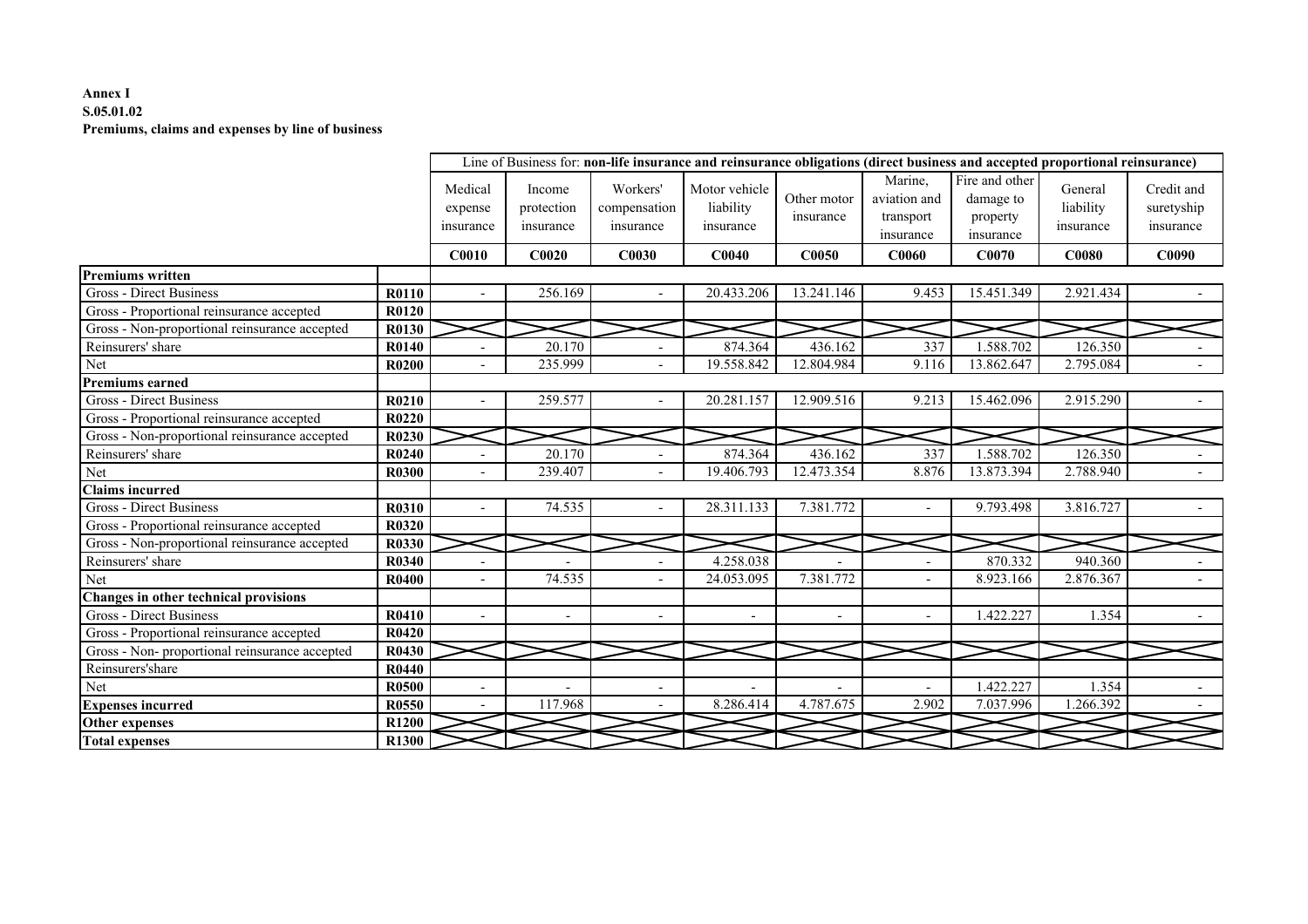|                                               |              |              |                                     | Line of Business for: non-life insurance |              |                       |                                       |              |                   |
|-----------------------------------------------|--------------|--------------|-------------------------------------|------------------------------------------|--------------|-----------------------|---------------------------------------|--------------|-------------------|
|                                               |              |              | and reinsurance obligations (direct |                                          |              | Line of business for: |                                       |              |                   |
|                                               |              |              | business and accepted proportional  |                                          |              |                       | accepted non-proportional reinsurance |              |                   |
|                                               |              |              | reinsurance)                        |                                          |              |                       |                                       |              | Total             |
|                                               |              | Legal        |                                     |                                          |              |                       | Marine,                               |              |                   |
|                                               |              | expenses     | Assistance                          | Miscellaneous                            | Health       | Casualty              | aviation.                             | Property     |                   |
|                                               |              | insurance    |                                     | financial loss                           |              |                       | transport                             |              |                   |
|                                               |              | <b>C0100</b> | <b>C0110</b>                        | <b>C0120</b>                             | <b>C0130</b> | C0140                 | C0150                                 | <b>C0160</b> | C <sub>0200</sub> |
| <b>Premiums written</b>                       |              |              |                                     |                                          |              |                       |                                       |              |                   |
| Gross - Direct Business                       | R0110        | 2.074.052    |                                     |                                          |              |                       |                                       |              | 54.386.809        |
| Gross - Proportional reinsurance accepted     | R0120        |              |                                     |                                          |              |                       |                                       |              |                   |
| Gross - Non-proportional reinsurance accepted | R0130        |              |                                     |                                          |              |                       |                                       |              |                   |
| Reinsurers' share                             | R0140        | 1.463        | $\overline{\phantom{a}}$            |                                          |              |                       |                                       |              | 3.047.548         |
| Net                                           | R0200        | 2.072.589    |                                     |                                          |              |                       |                                       |              | 51.339.261        |
| <b>Premiums earned</b>                        |              |              |                                     |                                          |              |                       |                                       |              |                   |
| Gross - Direct Business                       | R0210        | 2.054.614    |                                     |                                          |              |                       |                                       |              | 53.891.463        |
| Gross - Proportional reinsurance accepted     | R0220        |              |                                     |                                          |              |                       |                                       |              |                   |
| Gross - Non-proportional reinsurance accepted | R0230        |              |                                     |                                          |              |                       |                                       |              |                   |
| Reinsurers' share                             | R0240        | 1.463        |                                     |                                          |              |                       |                                       |              | 3.047.548         |
| Net                                           | <b>R0300</b> | 2.053.151    |                                     |                                          |              |                       |                                       |              | 50.843.915        |
| <b>Claims incurred</b>                        |              |              |                                     |                                          |              |                       |                                       |              |                   |
| <b>Gross - Direct Business</b>                | R0310        | 3.024.122    |                                     |                                          |              |                       |                                       |              | 52.401.787        |
| Gross - Proportional reinsurance accepted     | R0320        |              |                                     |                                          |              |                       |                                       |              |                   |
| Gross - Non-proportional reinsurance accepted | <b>R0330</b> |              |                                     |                                          |              |                       |                                       |              |                   |
| Reinsurers' share                             | <b>R0340</b> |              |                                     |                                          |              |                       |                                       |              | 6.068.730         |
| Net                                           | R0400        | 3.024.122    |                                     |                                          |              |                       |                                       |              | 46.333.057        |
| Changes in other technical provisions         |              |              |                                     |                                          |              |                       |                                       |              |                   |
| <b>Gross - Direct Business</b>                | <b>R0410</b> |              |                                     |                                          |              |                       |                                       |              | 1.423.581         |
| Gross - Proportional reinsurance accepted     | R0420        |              |                                     |                                          |              |                       |                                       |              |                   |
| Gross - Non-proportional reinsurance accepted | R0430        |              |                                     |                                          |              |                       |                                       |              |                   |
| Reinsurers'share                              | R0440        |              |                                     |                                          |              |                       |                                       |              |                   |
| Net                                           | <b>R0500</b> |              |                                     |                                          |              |                       |                                       |              | 1.423.581         |
| <b>Expenses incurred</b>                      | R0550        | 1.186.351    |                                     |                                          |              |                       |                                       |              | 22.685.698        |
| Other expenses                                | R1200        |              |                                     |                                          |              |                       |                                       |              |                   |
| <b>Total expenses</b>                         | R1300        |              |                                     |                                          |              |                       |                                       |              | 22.685.698        |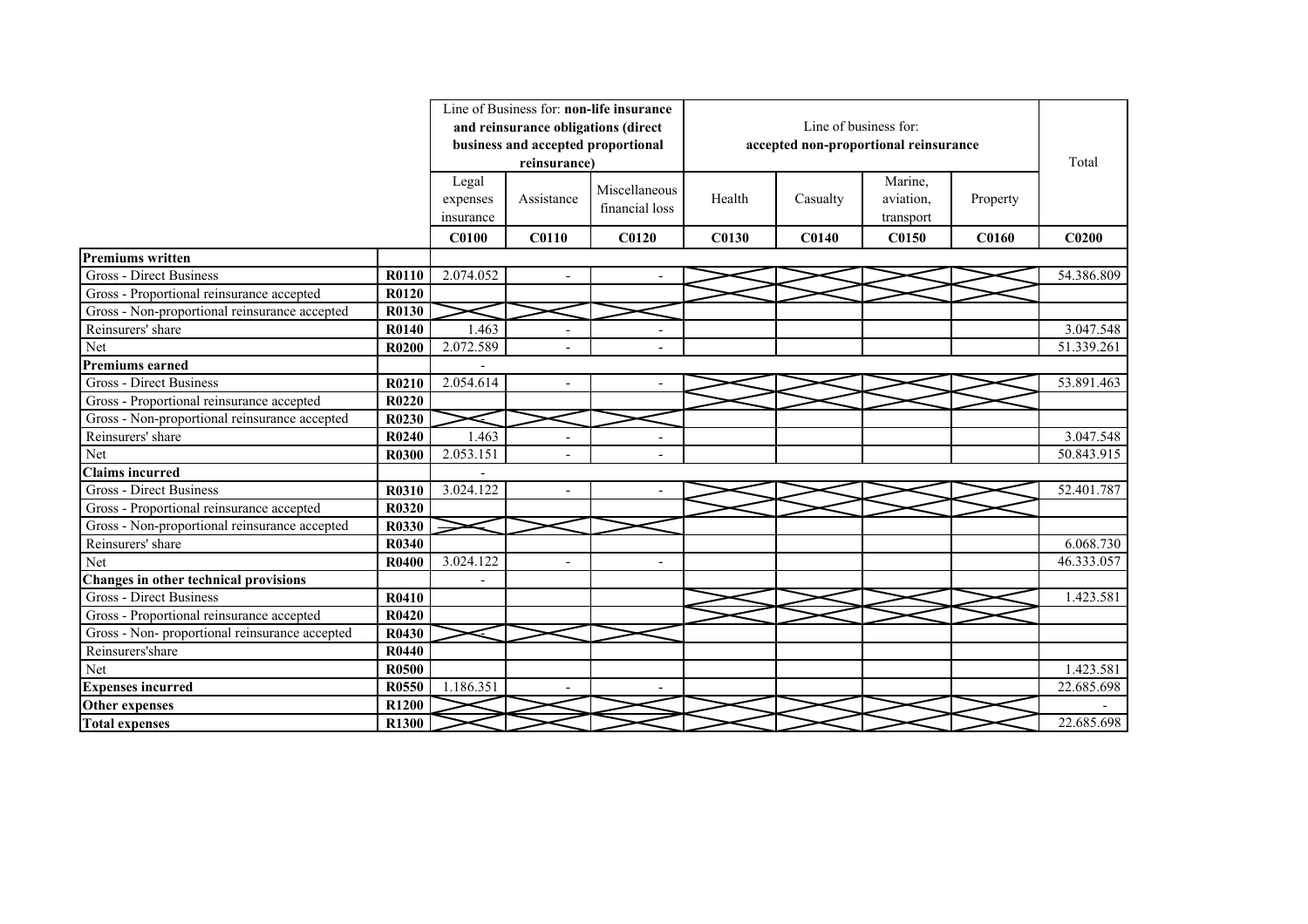|                                       |                   |                      |                                           | Line of Business for: life insurance obligations |                         |                                                                                                                           |                                                                                                                               | Life reinsurance obligations | Total               |           |
|---------------------------------------|-------------------|----------------------|-------------------------------------------|--------------------------------------------------|-------------------------|---------------------------------------------------------------------------------------------------------------------------|-------------------------------------------------------------------------------------------------------------------------------|------------------------------|---------------------|-----------|
|                                       |                   | Health<br>insurance  | Insurance<br>with profit<br>participation | Index-linked<br>and unit-linked<br>insurance     | Other life<br>insurance | Annuities<br>stemming<br>from non-life<br>insurance<br>contracts and<br>relating to<br>health<br>insurance<br>obligations | Annuities<br>stemming<br>from non-life<br>insurance<br>contracts and<br>relating to<br>insurance<br>obligations<br>other than | Health<br>reinsurance        | Life<br>reinsurance |           |
|                                       |                   | C <sub>0210</sub>    | C <sub>0220</sub>                         | C <sub>0230</sub>                                | C <sub>0240</sub>       | C0250                                                                                                                     | C0260                                                                                                                         | C0270                        | C <sub>0280</sub>   | C0300     |
| Premiums written                      |                   |                      |                                           |                                                  |                         |                                                                                                                           |                                                                                                                               |                              |                     |           |
| $\rm Gross$                           | R1410             | 220.390              | 6.493.653                                 | $\sim$                                           | 205.882                 |                                                                                                                           |                                                                                                                               |                              |                     | 6.919.925 |
| Reinsurers' share                     | R1420             | 146.030              | $\overline{127.275}$                      | $\overline{\phantom{a}}$                         |                         |                                                                                                                           |                                                                                                                               |                              |                     | 273.305   |
| Net                                   | R <sub>1500</sub> | 74.360               | 6.366.378                                 | $\sim$                                           | 205.882                 |                                                                                                                           |                                                                                                                               |                              |                     | 6.646.620 |
| <b>Premiums earned</b>                |                   |                      |                                           |                                                  |                         |                                                                                                                           |                                                                                                                               |                              |                     |           |
| Gross                                 | R1510             | 220.390              | 6.493.653                                 | $\sim$                                           | 205.882                 |                                                                                                                           |                                                                                                                               |                              |                     | 6.919.925 |
| Reinsurers' share                     | R1520             | 146.030              | 127.275                                   | $\overline{\phantom{a}}$                         |                         |                                                                                                                           |                                                                                                                               |                              |                     | 273.305   |
| Net                                   | R <sub>1600</sub> | 74.360               | 6.366.378                                 | $\sim$                                           | 205.882                 |                                                                                                                           |                                                                                                                               |                              |                     | 6.646.620 |
| <b>Claims incurred</b>                |                   |                      |                                           |                                                  |                         |                                                                                                                           |                                                                                                                               |                              |                     |           |
| $\rm Gross$                           | R <sub>1610</sub> | 299.929              | 3.438.640                                 | $\sim$                                           | 575.515                 |                                                                                                                           |                                                                                                                               |                              |                     | 4.314.084 |
| Reinsurers' share                     | R1620             | $\overline{233.518}$ |                                           | $\sim$                                           |                         |                                                                                                                           |                                                                                                                               |                              |                     | 233.518   |
| Net                                   | R <sub>1700</sub> | 66.411               | 3.438.640                                 | $\sim$                                           | 575.515                 |                                                                                                                           |                                                                                                                               |                              |                     | 4.080.566 |
| Changes in other technical provisions |                   |                      |                                           |                                                  |                         |                                                                                                                           |                                                                                                                               |                              |                     |           |
| Gross                                 | R1710             | 36.552               | 3.980.186                                 | $\overline{\phantom{a}}$                         | $-453.000$              |                                                                                                                           |                                                                                                                               |                              |                     | 3.563.738 |
| Reinsurers' share                     | R1720             | $\blacksquare$       |                                           | $\sim$                                           |                         |                                                                                                                           |                                                                                                                               |                              |                     |           |
| Net                                   | R1800             | 36.552               | 3.980.186                                 | $\overline{\phantom{a}}$                         | $-453.000$              |                                                                                                                           |                                                                                                                               |                              |                     | 3.563.738 |
| <b>Expenses incurred</b>              | R1900             | $-9.462$             | 1.717.485                                 |                                                  | 16.504                  |                                                                                                                           |                                                                                                                               |                              |                     | 1.724.527 |
| Other expenses                        | R <sub>2500</sub> |                      |                                           |                                                  |                         |                                                                                                                           |                                                                                                                               |                              |                     |           |
| <b>Total expenses</b>                 | <b>R2600</b>      |                      |                                           |                                                  |                         |                                                                                                                           |                                                                                                                               |                              |                     | 1.724.527 |

 $\mathcal{O}(\mathcal{O}(\mathcal{N}))$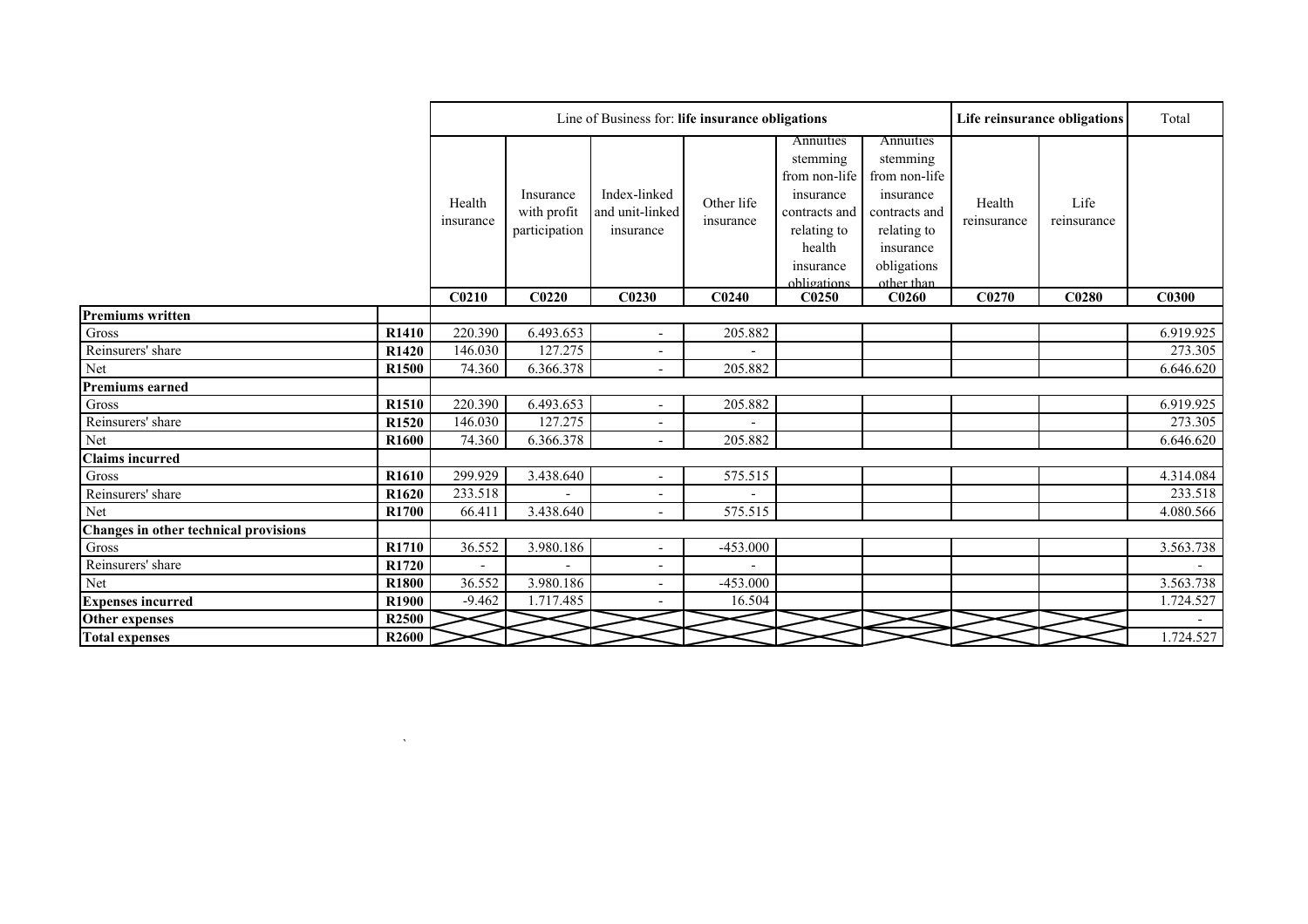## **Annex I S.05.02.01 Premiums, claims and expenses by country**

|                                               |              | Home<br>Country | Top 5 countries (by amount of gross<br>premiums written) - non-life obligations | <b>Total Top 5</b><br>and home<br>country |             |              |       |              |
|-----------------------------------------------|--------------|-----------------|---------------------------------------------------------------------------------|-------------------------------------------|-------------|--------------|-------|--------------|
|                                               |              | <b>C0010</b>    | C0020                                                                           | <b>C0030</b>                              | C0040       | <b>C0050</b> | C0060 | C0070        |
|                                               | <b>R0010</b> |                 |                                                                                 |                                           |             |              |       |              |
|                                               |              | <b>C0080</b>    | C0090                                                                           |                                           | C0100 C0110 | <b>C0120</b> | C0130 | <b>C0140</b> |
| <b>Premiums written</b>                       |              |                 |                                                                                 |                                           |             |              |       |              |
| Gross - Direct Business                       | R0110        | 54.386.809      |                                                                                 |                                           |             |              |       | 54.386.809   |
| Gross - Proportional reinsurance accepted     | <b>R0120</b> |                 |                                                                                 |                                           |             |              |       |              |
| Gross - Non-proportional reinsurance accepted | <b>R0130</b> |                 |                                                                                 |                                           |             |              |       |              |
| Reinsurers' share                             | R0140        | 3.047.548       |                                                                                 |                                           |             |              |       | 3.047.548    |
| Net                                           | <b>R0200</b> | 51.339.261      |                                                                                 |                                           |             |              |       | 51.339.261   |
| <b>Premiums earned</b>                        |              |                 |                                                                                 |                                           |             |              |       |              |
| <b>Gross - Direct Business</b>                | R0210        | 53.891.463      |                                                                                 |                                           |             |              |       | 53.891.463   |
| Gross - Proportional reinsurance accepted     | R0220        |                 |                                                                                 |                                           |             |              |       |              |
| Gross - Non-proportional reinsurance accepted | R0230        |                 |                                                                                 |                                           |             |              |       |              |
| Reinsurers' share                             | R0240        | 3.047.548       |                                                                                 |                                           |             |              |       | 3.047.548    |
| Net                                           | <b>R0300</b> | 50.843.915      |                                                                                 |                                           |             |              |       | 50.843.915   |
| <b>Claims incurred</b>                        |              |                 |                                                                                 |                                           |             |              |       |              |
| Gross - Direct Business                       | R0310        | 52.401.787      |                                                                                 |                                           |             |              |       | 52.401.787   |
| Gross - Proportional reinsurance accepted     | R0320        |                 |                                                                                 |                                           |             |              |       |              |
| Gross - Non-proportional reinsurance accepted | <b>R0330</b> |                 |                                                                                 |                                           |             |              |       |              |
| Reinsurers' share                             | R0340        | 6.068.730       |                                                                                 |                                           |             |              |       | 6.068.730    |
| Net                                           | <b>R0400</b> | 46.333.057      |                                                                                 |                                           |             |              |       | 46.333.057   |
| Changes in other technical provisions         |              |                 |                                                                                 |                                           |             |              |       |              |
| <b>Gross - Direct Business</b>                | R0410        | 1.423.581       |                                                                                 |                                           |             |              |       | 1.423.581    |
| Gross - Proportional reinsurance accepted     | R0420        |                 |                                                                                 |                                           |             |              |       |              |
| Gross - Non-proportional reinsurance accepted | R0430        |                 |                                                                                 |                                           |             |              |       |              |
| Reinsurers'share                              | <b>R0440</b> |                 |                                                                                 |                                           |             |              |       |              |
| Net                                           | <b>R0500</b> | 1.423.581       |                                                                                 |                                           |             |              |       | 1.423.581    |
| <b>Expenses</b> incurred                      | R0550        | 22.685.698      |                                                                                 |                                           |             |              |       | 22.685.698   |
| <b>Other expenses</b>                         | R1200        |                 |                                                                                 |                                           |             |              |       |              |
| <b>Total expenses</b>                         | <b>R1300</b> |                 |                                                                                 |                                           |             |              |       | 22.685.698   |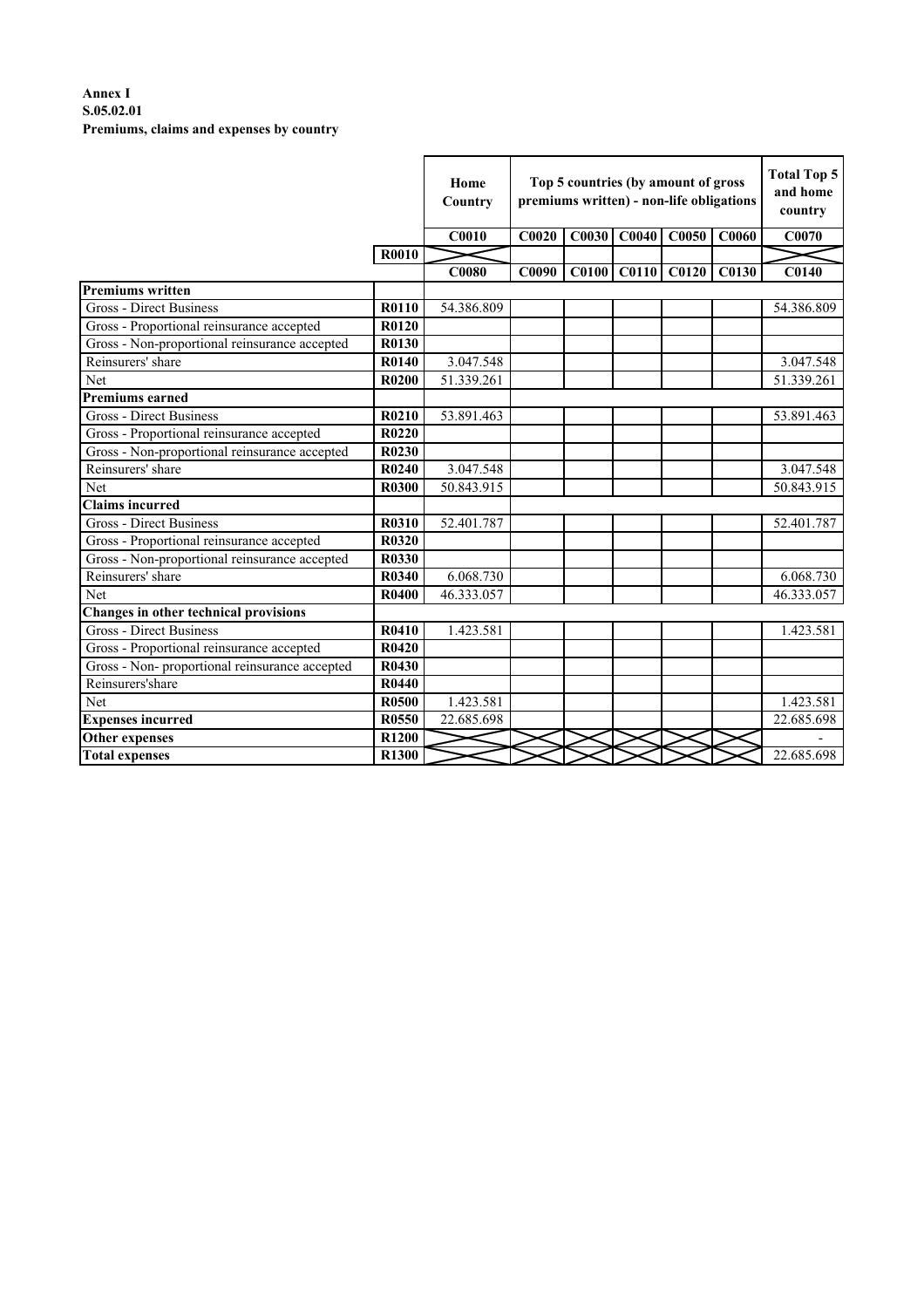|                                       |                   | Home<br>Country   | Top 5 countries (by amount of gross<br>premiums written) - life obligations |                   | <b>Total Top 5</b><br>and home<br>country |                   |                   |                   |
|---------------------------------------|-------------------|-------------------|-----------------------------------------------------------------------------|-------------------|-------------------------------------------|-------------------|-------------------|-------------------|
|                                       |                   | C0150             | <b>C0160</b>                                                                | C0170             | C0180                                     | C0190             | C <sub>0200</sub> | C <sub>0210</sub> |
|                                       | <b>R1400</b>      |                   |                                                                             |                   |                                           |                   |                   |                   |
|                                       |                   | C <sub>0220</sub> | C <sub>0230</sub>                                                           | C <sub>0240</sub> | C0250                                     | C <sub>0260</sub> | C <sub>0270</sub> | C0280             |
| <b>Premiums written</b>               |                   |                   |                                                                             |                   |                                           |                   |                   |                   |
| Gross                                 | R1410             | 6.919.925         |                                                                             |                   |                                           |                   |                   | 6.919.925         |
| Reinsurers' share                     | R1420             | 273.305           |                                                                             |                   |                                           |                   |                   | 273.305           |
| Net                                   | R1500             | 6.646.620         |                                                                             |                   |                                           |                   |                   | 6.646.620         |
| <b>Premiums earned</b>                |                   |                   |                                                                             |                   |                                           |                   |                   |                   |
| Gross                                 | R <sub>1510</sub> | 6.919.925         |                                                                             |                   |                                           |                   |                   | 6.919.925         |
| Reinsurers' share                     | R1520             | 273.305           |                                                                             |                   |                                           |                   |                   | 273.305           |
| Net                                   | R <sub>1600</sub> | 6.646.620         |                                                                             |                   |                                           |                   |                   | 6.646.620         |
| <b>Claims</b> incurred                |                   |                   |                                                                             |                   |                                           |                   |                   |                   |
| Gross                                 | R <sub>1610</sub> | 4.314.084         |                                                                             |                   |                                           |                   |                   | 4.314.084         |
| Reinsurers' share                     | R <sub>1620</sub> | 233.518           |                                                                             |                   |                                           |                   |                   | 233.518           |
| Net                                   | R <sub>1700</sub> | 4.080.566         |                                                                             |                   |                                           |                   |                   | 4.080.566         |
| Changes in other technical provisions |                   |                   |                                                                             |                   |                                           |                   |                   |                   |
| Gross                                 | R1710             | 3.563.738         |                                                                             |                   |                                           |                   |                   | 3.563.738         |
| Reinsurers' share                     | R1720             |                   |                                                                             |                   |                                           |                   |                   |                   |
| <b>Net</b>                            | <b>R1800</b>      | 3.563.738         |                                                                             |                   |                                           |                   |                   | 3.563.738         |
| <b>Expenses incurred</b>              | <b>R1900</b>      | 1.724.528         |                                                                             |                   |                                           |                   |                   | 1.724.528         |
| Other expenses                        | R <sub>2500</sub> |                   |                                                                             |                   |                                           |                   |                   |                   |
| <b>Total expenses</b>                 | R <sub>2600</sub> |                   |                                                                             |                   |                                           |                   |                   | 1.724.528         |

`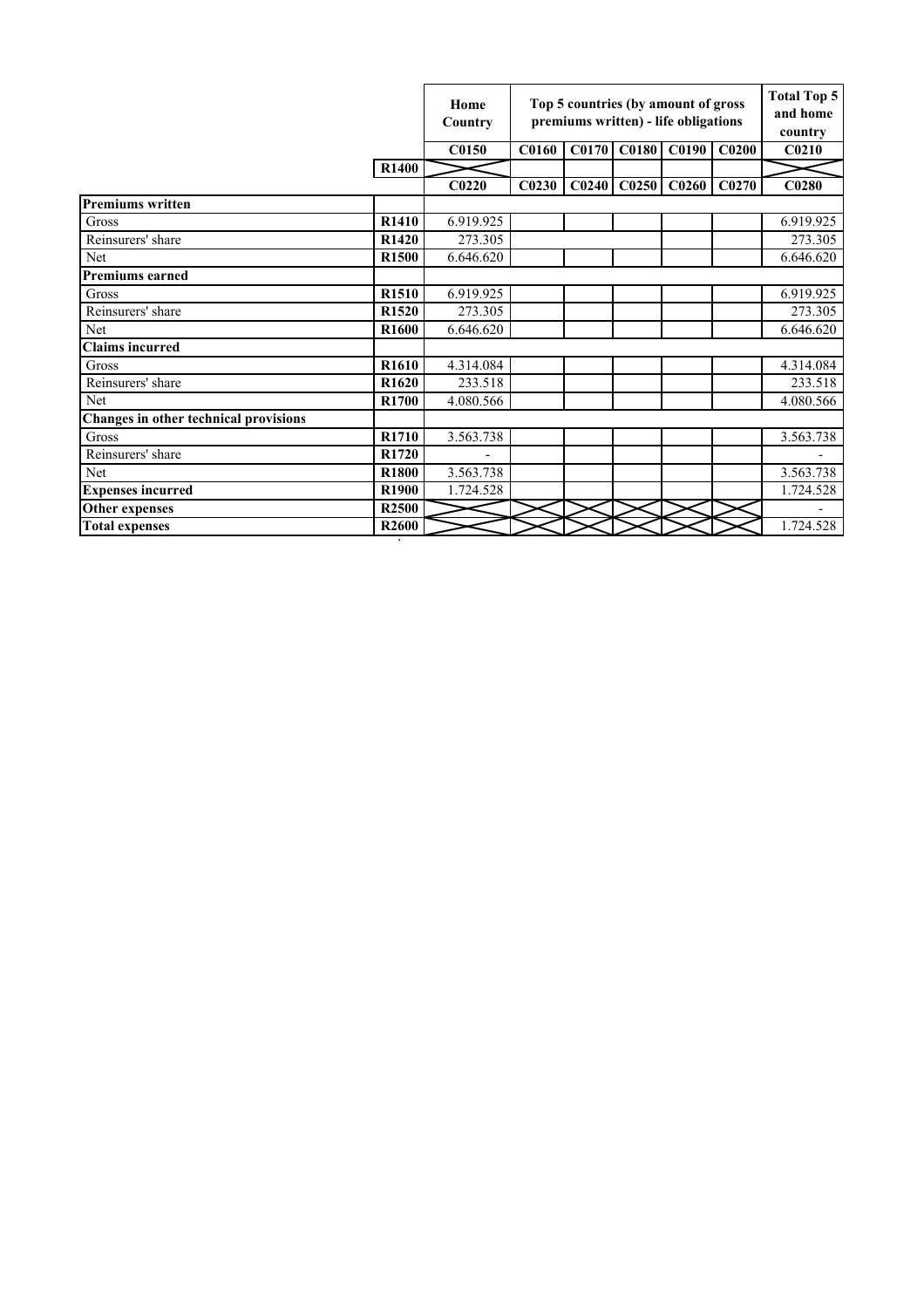## **Annex I S.12.01.02Life and Health SLT Technical Provisions**

## **Technical provisions calculated as a whole**

Total Recoverables from reinsurance/SPV and Finite Re after the adjustment for expected losses due to counterparty default associated to TP as a whole

 **Technical provisions calculated as a sum of BE and RM**

**Best Estimate**

## **Gross Best Estimate**

Total Recoverables from reinsurance/SPV and Finite Re after the adjustment for expected losses due to counterparty default Best estimate minus recoverables from reinsurance/SPV and Finite Re - total**Risk MarginAmount of the transitional on Technical Provisions**

Technical Provisions calculated as a whole

Best estimate

Risk margin

**Technical provisions - total**

|                                                                                                                     |              |                                           |       | Index-linked and unit-linked<br>insurance            |                                               |              | Other life insurance                              |                                               | Annuities<br>stemming from                                                                                                        |                         |                                                                                    |
|---------------------------------------------------------------------------------------------------------------------|--------------|-------------------------------------------|-------|------------------------------------------------------|-----------------------------------------------|--------------|---------------------------------------------------|-----------------------------------------------|-----------------------------------------------------------------------------------------------------------------------------------|-------------------------|------------------------------------------------------------------------------------|
|                                                                                                                     |              | Insurance<br>with profit<br>participation |       | Contracts<br>without<br>options<br>and<br>guarantees | Contracts<br>with options<br>or<br>guarantees |              | Contracts<br>without<br>options and<br>guarantees | Contracts<br>with<br>options or<br>guarantees | non-life<br>insurance<br>contracts and<br>relating to<br>insurance<br>obligation other<br>than health<br>insurance<br>obligations | Accepted<br>reinsurance | <b>Total (Life</b><br>other than<br>health<br>insurance,<br>incl. Unit-<br>Linked) |
|                                                                                                                     |              | C0020                                     | C0030 | C0040                                                | C0050                                         | <b>C0060</b> | C0070                                             | <b>C0080</b>                                  | C0090                                                                                                                             | <b>C0100</b>            | C0150                                                                              |
| rovisions calculated as a whole                                                                                     | <b>R0010</b> |                                           |       |                                                      |                                               |              |                                                   |                                               |                                                                                                                                   |                         |                                                                                    |
| erables from reinsurance/SPV and<br>ter the adjustment for expected losses<br>erparty default associated to TP as a | <b>R0020</b> |                                           |       |                                                      |                                               |              |                                                   |                                               |                                                                                                                                   |                         |                                                                                    |
| rovisions calculated as a sum of BE                                                                                 |              |                                           |       |                                                      |                                               |              |                                                   |                                               |                                                                                                                                   |                         |                                                                                    |
| ıte                                                                                                                 |              |                                           |       |                                                      |                                               |              |                                                   |                                               |                                                                                                                                   |                         |                                                                                    |
| <b>Estimate</b>                                                                                                     | R0030        | 71.259.387                                |       |                                                      |                                               |              |                                                   | 2.096.726                                     |                                                                                                                                   |                         | 73.356.113                                                                         |
| erables from reinsurance/SPV and<br>ter the adjustment for expected losses<br>erparty default                       | R0080        |                                           |       |                                                      |                                               |              |                                                   |                                               |                                                                                                                                   |                         |                                                                                    |
| e minus recoverables from<br>SPV and Finite Re - total                                                              | R0090        | 71.259.387                                |       |                                                      |                                               |              |                                                   | 2.096.726                                     |                                                                                                                                   |                         | 73.356.113                                                                         |
| n                                                                                                                   | R0100        | 1.103.051                                 |       |                                                      |                                               | 243.627      |                                                   |                                               |                                                                                                                                   |                         | 1.346.678                                                                          |
| the transitional on Technical                                                                                       |              |                                           |       |                                                      |                                               |              |                                                   |                                               |                                                                                                                                   |                         |                                                                                    |
| al Provisions calculated as a whole                                                                                 | R0110        |                                           |       |                                                      |                                               |              |                                                   |                                               |                                                                                                                                   |                         |                                                                                    |
| imate                                                                                                               | <b>R0120</b> |                                           |       |                                                      |                                               |              |                                                   |                                               |                                                                                                                                   |                         |                                                                                    |
| ırgin                                                                                                               | R0130        |                                           |       |                                                      |                                               |              |                                                   |                                               |                                                                                                                                   |                         |                                                                                    |
| rovisions - total                                                                                                   | <b>R0200</b> | 72.362.438                                |       |                                                      |                                               | 2.340.353    |                                                   |                                               |                                                                                                                                   |                         | 74.702.791                                                                         |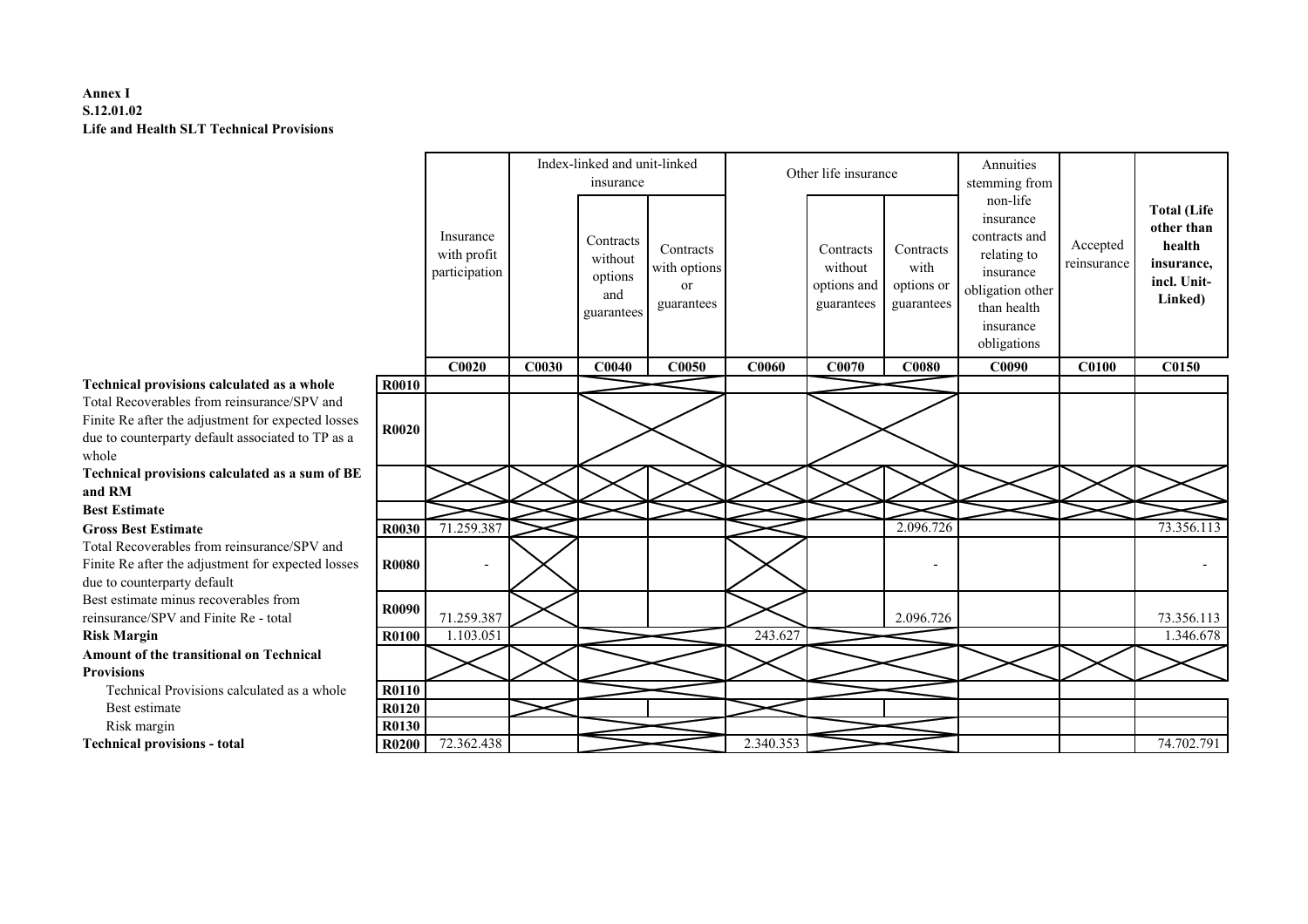|                                                                                                                     |              |         | Health insurance (direct business)                   |                                               | Annuities<br>stemming                                                                                |                                                    |                                                                     |
|---------------------------------------------------------------------------------------------------------------------|--------------|---------|------------------------------------------------------|-----------------------------------------------|------------------------------------------------------------------------------------------------------|----------------------------------------------------|---------------------------------------------------------------------|
|                                                                                                                     |              |         | Contracts<br>without<br>options<br>and<br>guarantees | Contracts<br>with<br>options or<br>guarantees | from non-<br>life<br>insurance<br>contracts<br>and relating<br>to health<br>insurance<br>obligations | Health<br>reinsurance<br>(reinsurance<br>accepted) | <b>Total</b><br>(Health<br>similar to<br>life<br><i>insurance</i> ) |
|                                                                                                                     |              | C0160   | C0170                                                | <b>C0180</b>                                  | C0190                                                                                                | C <sub>0200</sub>                                  | C <sub>0210</sub>                                                   |
| rovisions calculated as a whole                                                                                     | R0210        |         |                                                      |                                               |                                                                                                      |                                                    |                                                                     |
| erables from reinsurance/SPV and<br>ter the adjustment for expected losses<br>erparty default associated to TP as a | R0220        |         |                                                      |                                               |                                                                                                      |                                                    |                                                                     |
| rovisions calculated as a sum of BE                                                                                 |              |         |                                                      |                                               |                                                                                                      |                                                    |                                                                     |
| ıte                                                                                                                 |              |         |                                                      |                                               |                                                                                                      |                                                    |                                                                     |
| <b>Estimate</b>                                                                                                     | R0030        |         |                                                      | 896.331                                       |                                                                                                      |                                                    | 896.331                                                             |
| erables from reinsurance/SPV and<br>ter the adjustment for expected losses<br>erparty default                       | <b>R0080</b> |         |                                                      | 353.845                                       |                                                                                                      |                                                    | 353.845                                                             |
| e minus recoverables from<br>SPV and Finite Re - total                                                              | R0090        |         |                                                      | 542.486                                       |                                                                                                      |                                                    | 542.486                                                             |
| n                                                                                                                   | <b>R0100</b> | 49.311  |                                                      |                                               |                                                                                                      |                                                    | 49.311                                                              |
| the transitional on Technical                                                                                       |              |         |                                                      |                                               |                                                                                                      |                                                    |                                                                     |
| al Provisions calculated as a whole                                                                                 | R0110        |         |                                                      |                                               |                                                                                                      |                                                    |                                                                     |
| imate                                                                                                               | R0120        |         |                                                      |                                               |                                                                                                      |                                                    |                                                                     |
| ırgin                                                                                                               | R0130        |         |                                                      |                                               |                                                                                                      |                                                    |                                                                     |
| rovisions - total                                                                                                   | <b>R0200</b> | 945.642 |                                                      |                                               |                                                                                                      |                                                    | 945.642                                                             |

## **Technical provisions calculated as a whole**

Total Recoverables from reinsurance/SPV and Finite Re after the adjustment for expected losses due to counterparty default associated to TP as a whole

 **Technical provisions calculated as a sum of BE and RM**

## **Best Estimate**

**Gross Best Estimate**

Total Recoverables from reinsurance/SPV and Finite Re after the adjustment for expected losses due to counterparty default

 Best estimate minus recoverables from reinsurance/SPV and Finite Re - total

## **Risk Margin**

**Amount of the transitional on Technical Provisions**

 Technical Provisions calculated as a wholeBest estimate

Risk margin

**Technical provisions - total**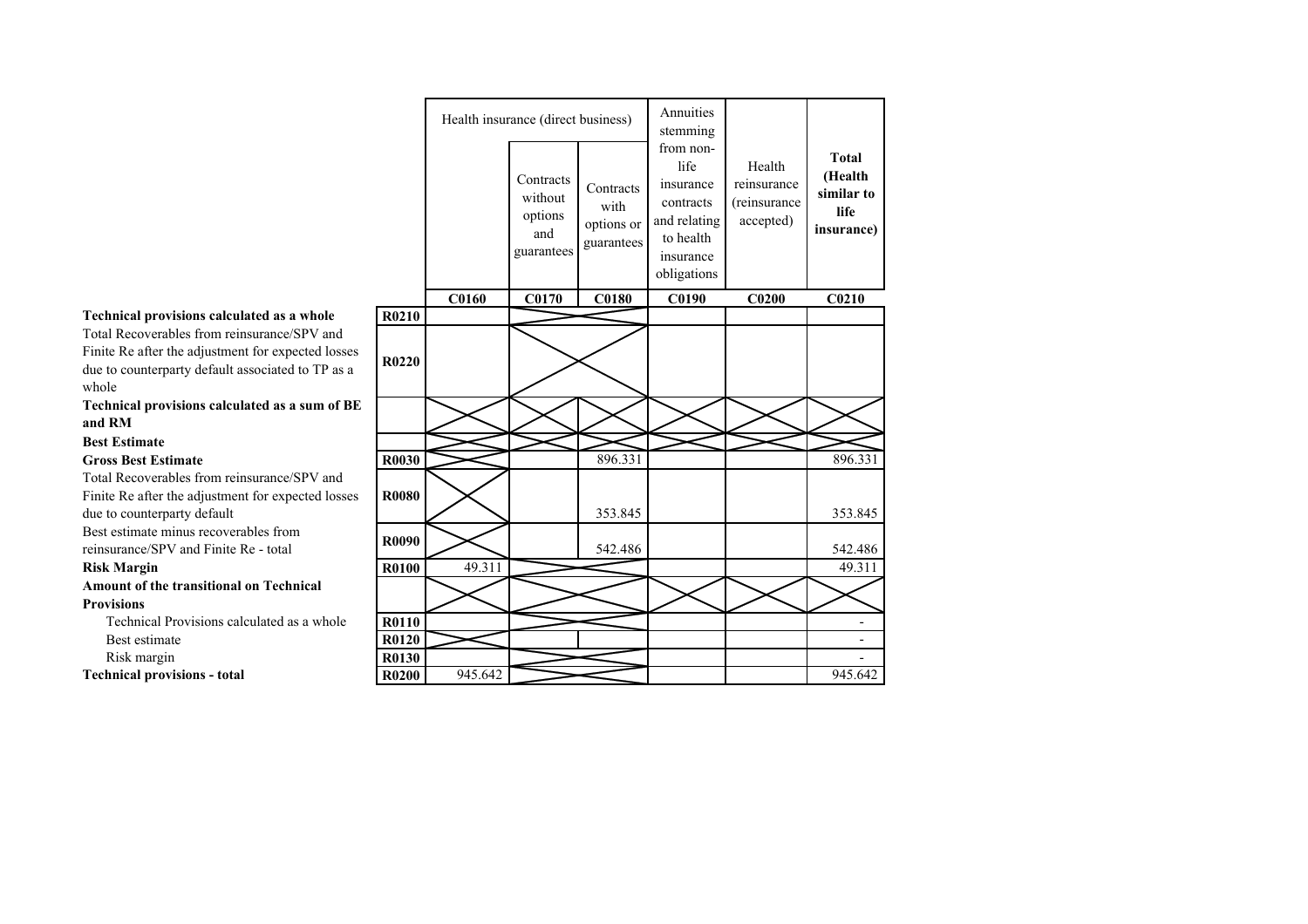## **Annex I S.17.01.02Non-life Technical Provisions**

|                                                                                                     |                   |                                 | Direct business and accepted proportional reinsurance |                                       |                                         |                          |                                                   |                                                      |                                   |                                       |  |  |  |  |
|-----------------------------------------------------------------------------------------------------|-------------------|---------------------------------|-------------------------------------------------------|---------------------------------------|-----------------------------------------|--------------------------|---------------------------------------------------|------------------------------------------------------|-----------------------------------|---------------------------------------|--|--|--|--|
|                                                                                                     |                   | Medical<br>expense<br>insurance | Income<br>protection<br>insurance                     | Workers'<br>compensation<br>insurance | Motor vehicle<br>liability<br>insurance | Other motor<br>insurance | Marine.<br>aviation and<br>transport<br>insurance | Fire and<br>other damage<br>to property<br>insurance | General<br>liability<br>insurance | Credit and<br>suretyship<br>insurance |  |  |  |  |
|                                                                                                     |                   | C0020                           | C0030                                                 | C0040                                 | <b>C0050</b>                            | <b>C0060</b>             | C0070                                             | <b>C0080</b>                                         | C0090                             | <b>C0100</b>                          |  |  |  |  |
| Technical provisions calculated as a whole                                                          | <b>R0010</b>      |                                 |                                                       |                                       |                                         |                          |                                                   |                                                      |                                   |                                       |  |  |  |  |
| Total Recoverables from reinsurance/SPV and Finite Re                                               |                   |                                 |                                                       |                                       |                                         |                          |                                                   |                                                      |                                   |                                       |  |  |  |  |
| after the adjustment for expected losses due to counterparty<br>default associated to TP as a whole | <b>R0050</b>      |                                 |                                                       |                                       |                                         |                          |                                                   |                                                      |                                   |                                       |  |  |  |  |
| Technical provisions calculated as a sum of BE and RM                                               |                   |                                 |                                                       |                                       |                                         |                          |                                                   |                                                      |                                   |                                       |  |  |  |  |
| <b>Best estimate</b>                                                                                |                   |                                 |                                                       |                                       |                                         |                          |                                                   |                                                      |                                   |                                       |  |  |  |  |
| Premium provisions                                                                                  |                   |                                 |                                                       |                                       |                                         |                          |                                                   |                                                      |                                   |                                       |  |  |  |  |
| Gross                                                                                               | <b>R0060</b>      |                                 | 25.917                                                |                                       | 1.765.437                               | 1.248.809                |                                                   | 1.651.375                                            | 74.081                            |                                       |  |  |  |  |
| Total recoverable from reinsurance/SPV and Finite Re after                                          |                   |                                 |                                                       |                                       |                                         |                          |                                                   |                                                      |                                   |                                       |  |  |  |  |
| the adjustment for expected losses due to counterparty<br>default                                   | R0140             |                                 | $\overline{\phantom{a}}$                              | ۰                                     | $\overline{\phantom{a}}$                |                          |                                                   |                                                      |                                   |                                       |  |  |  |  |
| Net Best Estimate of Premium Provisions                                                             | R0150             |                                 | 25.917                                                |                                       | 1.765.437                               | 1.248.809                |                                                   | 1.651.375                                            | 74.081                            |                                       |  |  |  |  |
| <b>Claims provisions</b>                                                                            |                   |                                 |                                                       |                                       |                                         |                          |                                                   |                                                      |                                   |                                       |  |  |  |  |
| Gross                                                                                               | <b>R0160</b>      |                                 | 122.845                                               |                                       | 31.320.905                              | 1.357.041                |                                                   | 5.272.160                                            | 3.321.720                         |                                       |  |  |  |  |
| Total recoverable from reinsurance/SPV and Finite Re after                                          |                   |                                 |                                                       |                                       |                                         |                          |                                                   |                                                      |                                   |                                       |  |  |  |  |
| the adjustment for expected losses due to counterparty                                              | R0240             |                                 | 6.503                                                 |                                       | 6.402.384                               |                          | $\blacksquare$                                    | 1.105.605                                            | 973.044                           |                                       |  |  |  |  |
| default                                                                                             |                   |                                 |                                                       |                                       |                                         |                          |                                                   |                                                      |                                   |                                       |  |  |  |  |
| Net Best Estimate of Claims Provisions                                                              | R <sub>0250</sub> | $\overline{\phantom{a}}$        | 116.342                                               | $\blacksquare$                        | 24.918.521                              | 1.357.041                | $\overline{\phantom{a}}$                          | 4.166.555                                            | 2.348.676                         | $\sim$                                |  |  |  |  |
| <b>Total Best estimate - gross</b>                                                                  | R0260             | $\sim$                          | 148.762                                               | $\overline{\phantom{a}}$              | 33.086.342                              | 2.605.850                | $\sim$                                            | 6.923.535                                            | 3.395.801                         | $\sim$                                |  |  |  |  |
| <b>Total Best estimate - net</b>                                                                    | R0270             | $\sim$                          | 142.259                                               | $\overline{a}$                        | 26.683.958                              | 2.605.850                | $\overline{a}$                                    | 5.817.930                                            | 2.422.757                         | $\sim$                                |  |  |  |  |
| <b>Risk margin</b>                                                                                  | R0280             |                                 | 10.205                                                |                                       | 2.269.800                               | 178.767                  |                                                   | 474.971                                              | 232.960                           |                                       |  |  |  |  |
| <b>Amount of the transitional on Technical Provisions</b>                                           |                   |                                 |                                                       |                                       |                                         |                          |                                                   |                                                      |                                   |                                       |  |  |  |  |
| Technical Provisions calculated as a whole                                                          | R <sub>0290</sub> |                                 |                                                       |                                       |                                         |                          |                                                   |                                                      |                                   |                                       |  |  |  |  |
| Best estimate                                                                                       | <b>R0300</b>      |                                 |                                                       |                                       |                                         |                          |                                                   |                                                      |                                   |                                       |  |  |  |  |
| Risk margin                                                                                         | R0310             |                                 |                                                       |                                       |                                         |                          |                                                   |                                                      |                                   |                                       |  |  |  |  |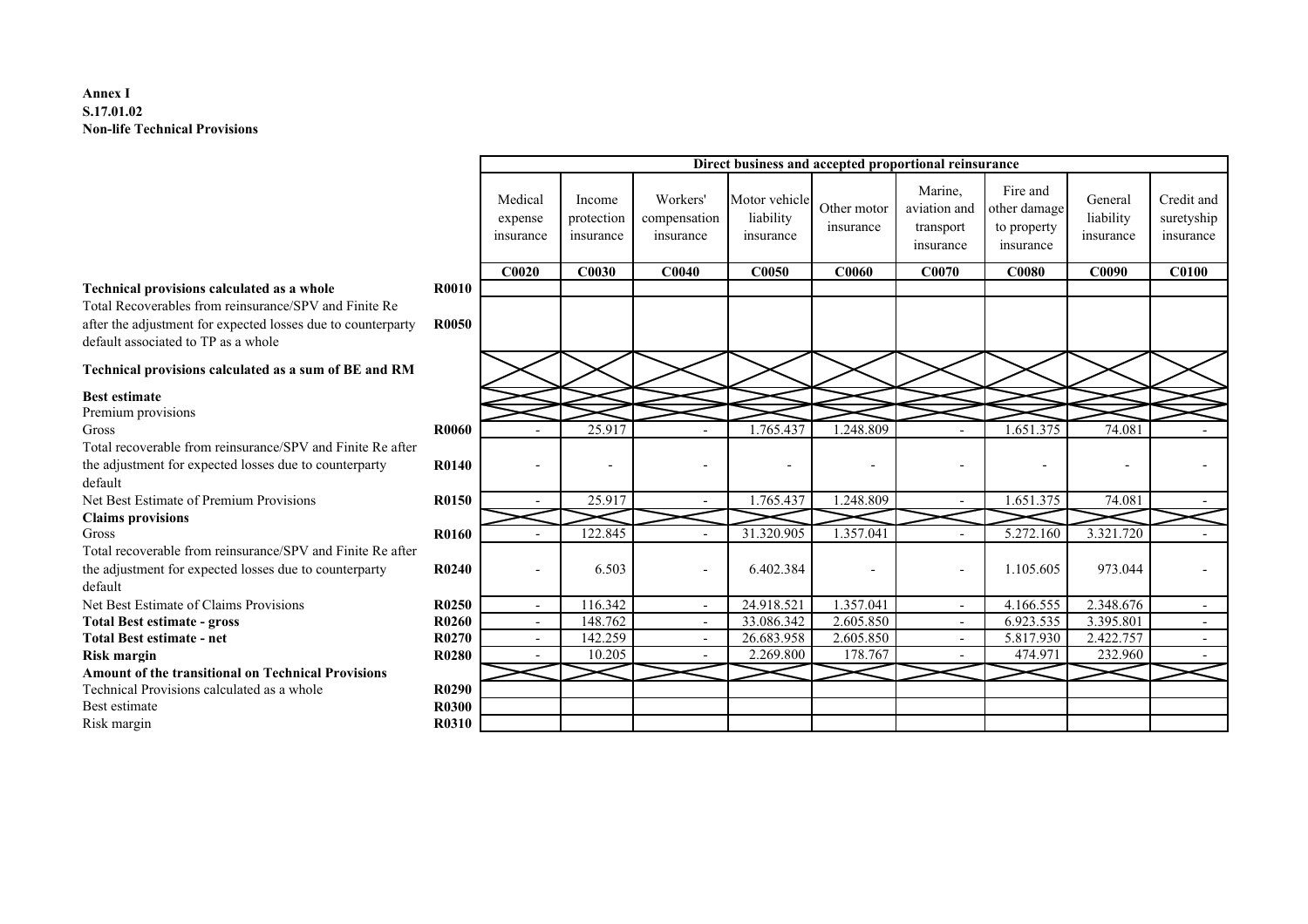|                                                                                                                                            |              |                                 |                                   |                                       |                                         |                          | Direct business and accepted proportional reinsurance |                                                      |                                   |                                       |
|--------------------------------------------------------------------------------------------------------------------------------------------|--------------|---------------------------------|-----------------------------------|---------------------------------------|-----------------------------------------|--------------------------|-------------------------------------------------------|------------------------------------------------------|-----------------------------------|---------------------------------------|
|                                                                                                                                            |              | Medical<br>expense<br>insurance | Income<br>protection<br>insurance | Workers'<br>compensation<br>insurance | Motor vehicle<br>liability<br>insurance | Other motor<br>insurance | Marine.<br>aviation and<br>transport<br>insurance     | Fire and<br>other damage<br>to property<br>insurance | General<br>liability<br>insurance | Credit and<br>suretyship<br>insurance |
|                                                                                                                                            |              | <b>C0020</b>                    | <b>COO3O</b>                      | <b>C0040</b>                          | <b>C0050</b>                            | <b>C0060</b>             | <b>C0070</b>                                          | <b>C0080</b>                                         | <b>C0090</b>                      | <b>C0100</b>                          |
| <b>Technical provisions - total</b>                                                                                                        |              |                                 |                                   |                                       |                                         |                          |                                                       |                                                      |                                   |                                       |
| Technical provisions - total                                                                                                               | <b>R0320</b> |                                 | 158.967                           |                                       | 35.356.142                              | 2.784.617                |                                                       | 398.506                                              | 3.628.761                         |                                       |
| Recoverable from reinsurance contract/SPV and Finite Re<br>after the adjustment for expected losses due to counterparty<br>default - total | <b>R0330</b> |                                 | 6.503                             | $\overline{\phantom{0}}$              | 6.402.384                               |                          | $\overline{\phantom{0}}$                              | 1.105.605                                            | 973.044                           |                                       |
| Technical provisions minus recoverables from<br>reinsurance/SPV and Finite Re - total                                                      | <b>R0340</b> |                                 | 152.464                           | $\overline{\phantom{0}}$              | 28.953.758                              | 2.784.617                | $\overline{\phantom{0}}$                              | 6.292.901                                            | 2.655.717                         |                                       |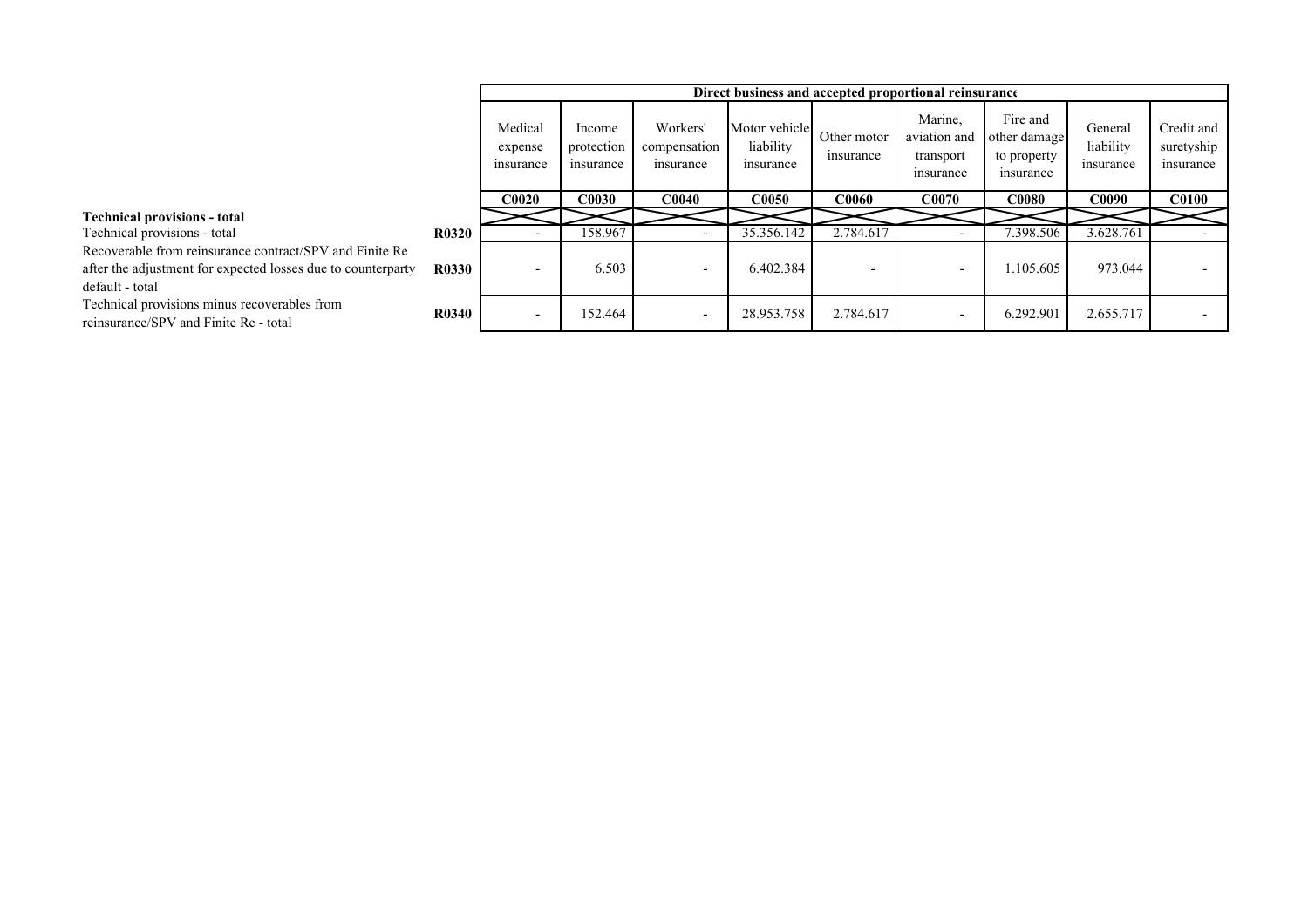#### Legal expenses insuranceAssistance Miscellaneous financial lossNonproportional health reinsuranceNonproportional casualty reinsuranceNonproportional marine, aviation and transport reinsurance **C0110 C0120 C0130 C0140 C0150 C0160 C0170 C0180 Technical provisions calculated as a whole R0010**Total Recoverables from reinsurance/SPV and Finite Re after the adjustment for expected losses due to counterparty default associated to TP as a whole**R0050Technical provisions calculated as a sum of BE and RMBest estimate** Premium provisionsGross $\mathbf{R0060}$ 0 313.066 - - - - - - - - - - 5.078.685 Total recoverable from reinsurance/SPV and Finite Re after the adjustment for expected losses due to counterparty default Net Best Estimate of Premium Provisions**R0140** - - - - - - - - **R0150** $\frac{313.066}{ }$  -  $\frac{1}{2}$  - 5.078.685 **Claims provisions**Gross $\mathbf{R0160}$ 0  $5.062.361$  - - - - - - - - 46.457.032 Total recoverable from reinsurance/SPV and Finite Re after the adjustment for expected losses due to counterparty default Net Best Estimate of Claims Provisions**R0240**0 - - - - - - - - - - - - - - - - - 8.487.536 **R0250**0 5.062.361 - - - - - - - - - 37.969.496 **R0260** 5.375.427 - - - - - - 51.535.717 **Accepted non-proportional reinsuranceproportional reinsurance**

**Direct business and accepted** 

**R0270**

 **R0290R0300** 

**R0310** 

Nonproportional property reinsurance Total Non-Life obligation

0 5.375.427 - - - - - - - - - - - 43.048.181

**Total Best estimate - gross**

**Total Best estimate - net**

**Risk marginR0280** 368.767 - - - - - 3.535.470

**Amount of the transitional on Technical Provisions**Technical Provisions calculated as a whole

**Best estimate** 

Risk margin**n R0310**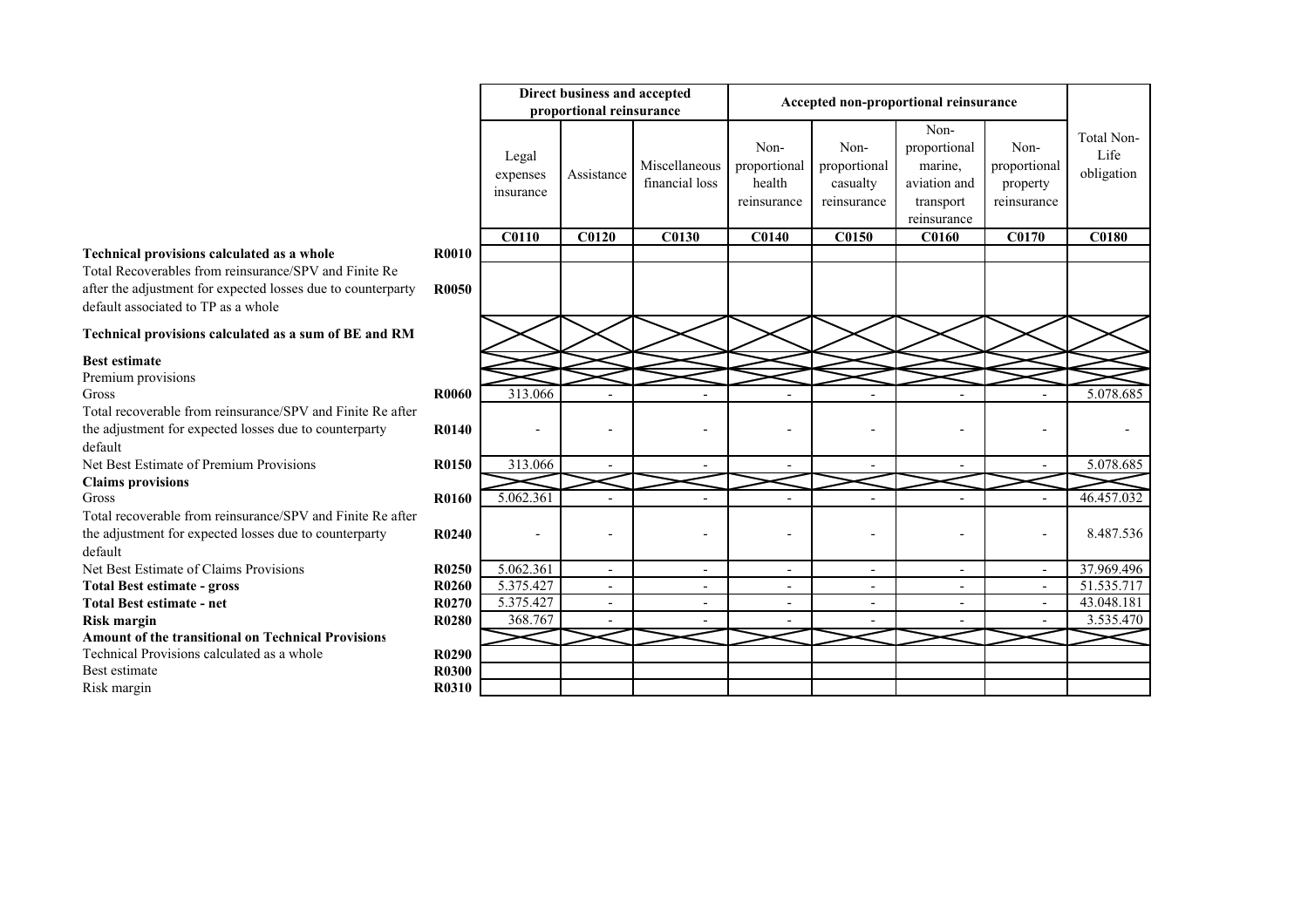|                                                                                                                                            |              |                                | Direct business and accepted<br>proportional reinsurance |                                 |                                               | Accepted non-proportional reinsurance           |                                                                             |                                                 |                                  |
|--------------------------------------------------------------------------------------------------------------------------------------------|--------------|--------------------------------|----------------------------------------------------------|---------------------------------|-----------------------------------------------|-------------------------------------------------|-----------------------------------------------------------------------------|-------------------------------------------------|----------------------------------|
|                                                                                                                                            |              | Legal<br>expenses<br>insurance | Assistance                                               | Miscellaneous<br>financial loss | Non-<br>proportional<br>health<br>reinsurance | Non-<br>proportional<br>casualty<br>reinsurance | Non-<br>proportional<br>marine,<br>aviation and<br>transport<br>reinsurance | Non-<br>proportional<br>property<br>reinsurance | Total Non-<br>Life<br>obligation |
|                                                                                                                                            |              | <b>C0110</b>                   | <b>C0120</b>                                             | <b>C0130</b>                    | <b>C0140</b>                                  | <b>C0150</b>                                    | <b>C0160</b>                                                                | <b>C0170</b>                                    | <b>C0180</b>                     |
| <b>Technical provisions - total</b>                                                                                                        |              |                                |                                                          |                                 |                                               |                                                 |                                                                             |                                                 |                                  |
| Technical provisions - total                                                                                                               | <b>R0320</b> | 5.744.194                      |                                                          |                                 |                                               |                                                 |                                                                             |                                                 | 55.071.187                       |
| Recoverable from reinsurance contract/SPV and Finite Re<br>after the adjustment for expected losses due to counterparty<br>default - total | <b>R0330</b> | $\overline{\phantom{0}}$       | $\overline{\phantom{0}}$                                 | $\overline{\phantom{0}}$        |                                               |                                                 |                                                                             | $\overline{\phantom{a}}$                        | 8.487.536                        |
| Technical provisions minus recoverables from<br>reinsurance/SPV and Finite Re - total                                                      | <b>R0340</b> | 5.744.194                      | $\overline{\phantom{0}}$                                 |                                 |                                               |                                                 |                                                                             | $\overline{\phantom{a}}$                        | 46.583.651                       |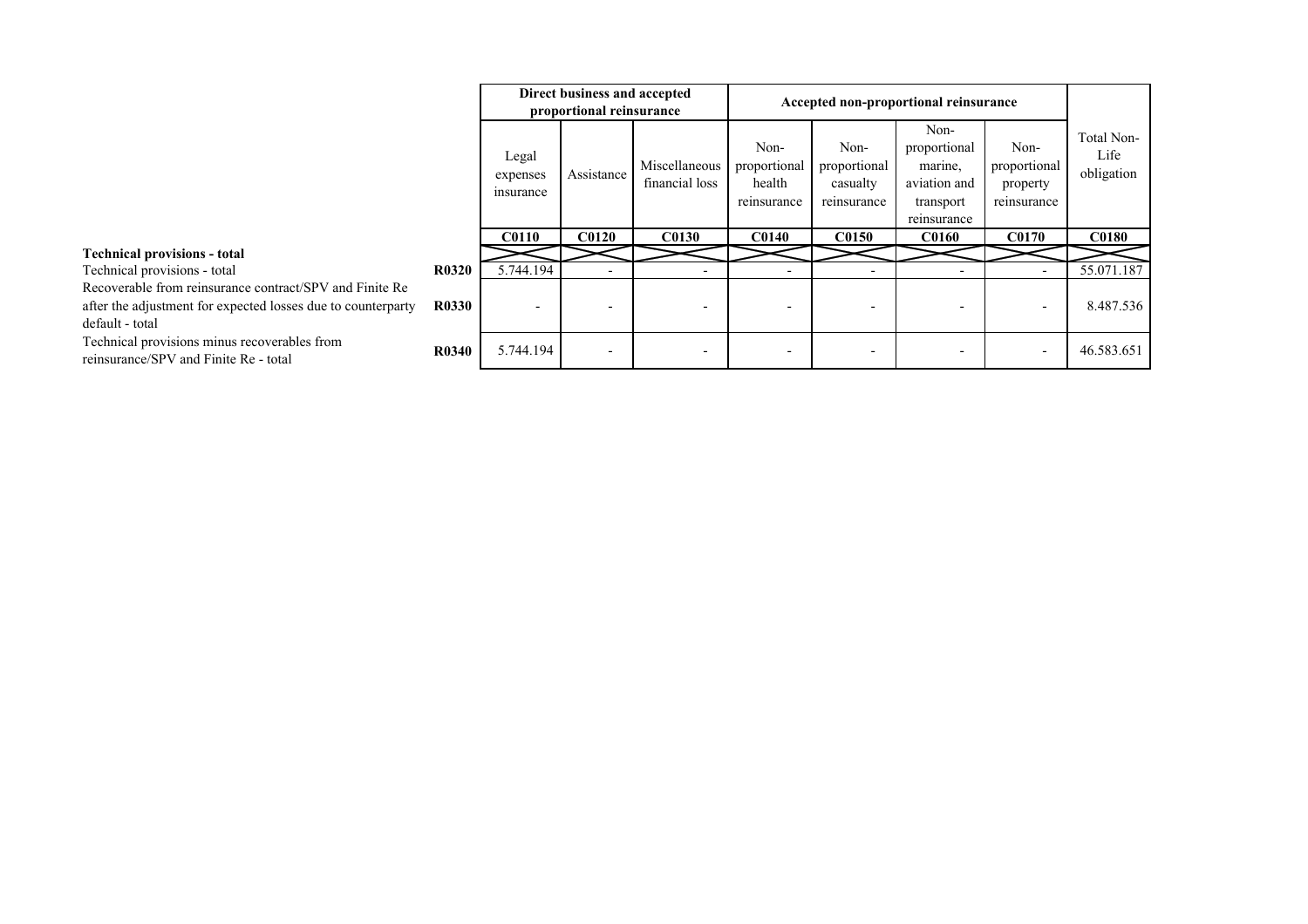#### **Annex I S.19.01.21Non-life Insurance Claims Information**

### **Total Non-Life Business**

| Accident year /   | <b>Z0010</b> |  |
|-------------------|--------------|--|
| Underwriting year |              |  |

#### **Gross Claims Paid (non-cumulative)**

(absolute amount)

|       |              |                   |                |              |                |              | Development year |            |              |              |              |              |              | In Current year | Sum of years   |
|-------|--------------|-------------------|----------------|--------------|----------------|--------------|------------------|------------|--------------|--------------|--------------|--------------|--------------|-----------------|----------------|
|       | Year         |                   |                |              |                |              |                  |            |              |              |              | $10 & +$     |              |                 | (cumulative)   |
|       |              | C0010             | <b>C0020</b>   | <b>C0030</b> | <b>C0040</b>   | <b>C0050</b> | <b>C0060</b>     | C0070      | <b>C0080</b> | <b>C0090</b> | <b>C0100</b> | <b>C0110</b> |              | <b>C0170</b>    | <b>C0180</b>   |
| Prior | R0100        |                   |                |              |                |              |                  |            |              |              |              | 6 457 134,47 | <b>R0100</b> | 455 069,42      | 6 457 134,47   |
| $N-9$ | R0160        | 9 3 1 1 1 0 9 4 0 | 3 605 459,05   | 638 743,07   | 457 470.00     | 264 315,71   | 084 215,38       | 198 190,97 | 408 509,49   | 294 210,74   | 69 888,36    |              | <b>R0160</b> | 69 888,36       | 16 332 112,17  |
| $N-8$ | R0170        | 9 332 802,20      | 4 711 835,76   | 474 605,28   | 1 008 796,36   | 269 375,16   | 317 975,57       | 264 152,54 | 174 216,46   | 38 864,98    |              |              | R0170        | 38 864,98       | 16 592 624,31  |
| $N-7$ | <b>R0180</b> | 10 591 519.18     | 5 473 644.48   | 782 510,32   | 431 064.38     | 252 911.80   | 296 306,78       | 228 273,44 | 207 813,15   |              |              |              | <b>R0180</b> | 207 813,15      | 18 264 043,53  |
| $N-6$ | R0190        | 9 395 331,10      | 4 897 136,31   | 625 070,77   | 398 703,84     | 337 582,87   | 193 784,76       | 381 791,73 |              |              |              |              | R0190        | 381 791,73      | 16 229 401,38  |
| $N-5$ | R0200        | 10 030 367,56     | 4 148 004,33   | 720 042,55   | 3571<br>113.19 | 345 370,24   | 282 289,09       |            |              |              |              |              | <b>R0200</b> | 282 289,09      | 15 883 186,96  |
| $N-4$ | R0210        | 11 484 548,09     | 4 341 608,13   | 593 942,21   | 277 319,59     | 420 367,73   |                  |            |              |              |              |              | R0210        | 420 367,73      | 17 117 785,75  |
| $N-3$ | R0220        | 11 358 894,13     | 4 9 26 9 13 33 | 707817.23    | 529 621,28     |              |                  |            |              |              |              |              | <b>R0220</b> | 529 621,28      | 17 523 245,97  |
| $N-2$ | R0230        | 12 437 647.29     | 5 395 516,36   | 832 821,53   |                |              |                  |            |              |              |              |              | R0230        | 832 821,53      | 18 665 985,18  |
| $N-1$ | R0240        | 13 381 685.10     | 5 286 937.93   |              |                |              |                  |            |              |              |              |              | R0240        | 5 286 937.93    | 18 668 623,03  |
|       | R0250        | 13 505 060,66     |                |              |                |              |                  |            |              |              |              |              | R0250        | 13 505 060,66   | 13 505 060,66  |
|       |              |                   |                |              |                |              |                  |            |              |              |              | Total        | <b>R0260</b> | 23 010 525,86   | 175 239 203,41 |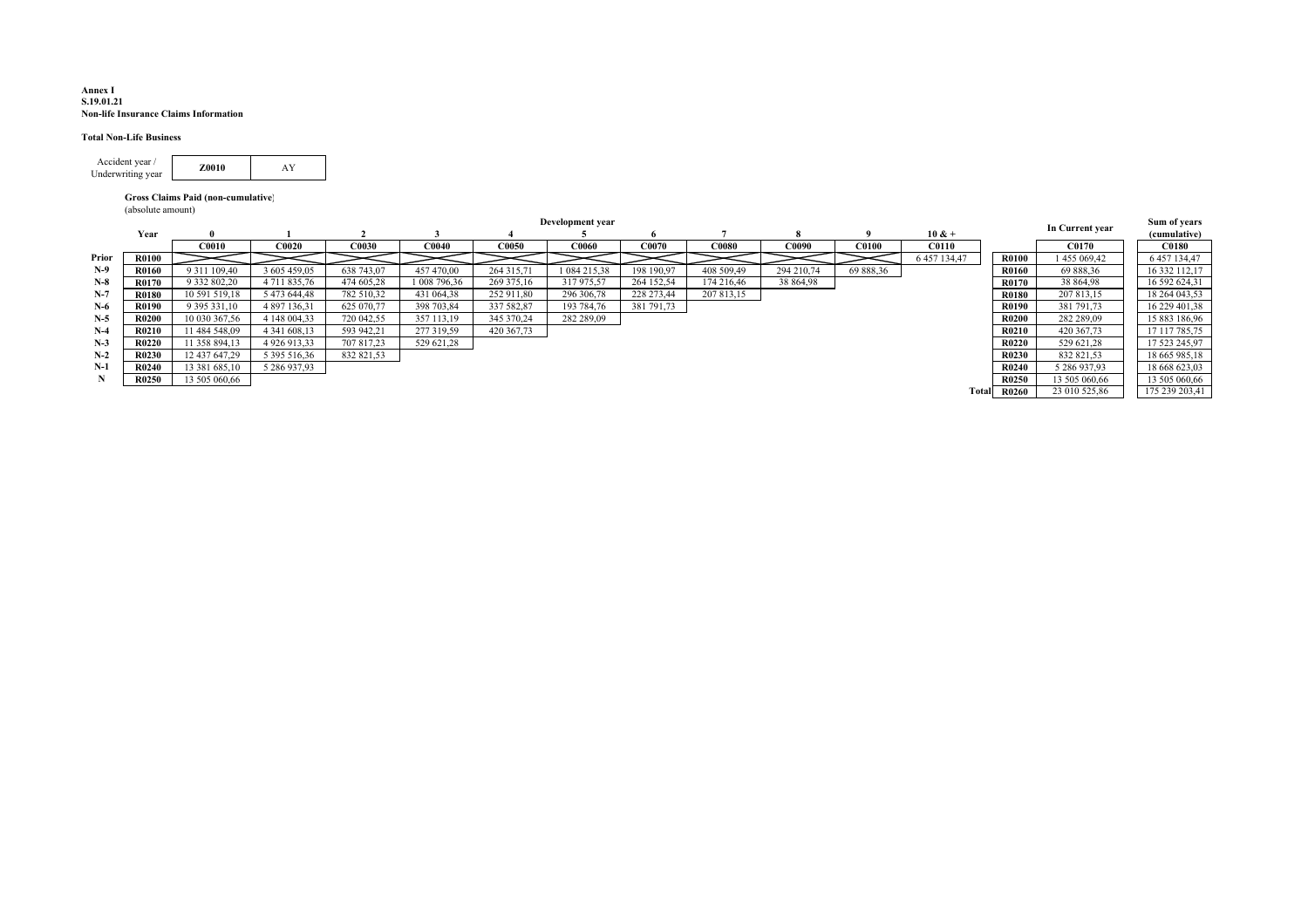#### **Gross undiscounted Best Estimate Claims Provisions**

(absolute amount)

|       |              |               |              |                   |                   |              | Development year |              |            |              |            |               |              | <b>Year end</b>   |
|-------|--------------|---------------|--------------|-------------------|-------------------|--------------|------------------|--------------|------------|--------------|------------|---------------|--------------|-------------------|
|       | Year         | $\mathbf{u}$  |              |                   |                   |              |                  |              |            |              |            | $10 & +$      |              | (discounted data) |
|       |              | <b>C0200</b>  | <b>C0210</b> | C <sub>0220</sub> | <b>C0230</b>      | <b>C0240</b> | <b>C0250</b>     | <b>C0260</b> | C0270      | <b>C0280</b> | C0290      | <b>C0300</b>  |              | <b>C0360</b>      |
| Prior | R0100        |               |              |                   |                   |              |                  |              |            |              |            | 10 309 097,71 | R0100        | 10 064 358,08     |
| $N-9$ | <b>R0160</b> | 5 188 890,60  | 2 138 431,55 | 469 688,48        | 972 218,48        | 223 102.77   | 607 878,39       | 606 922,67   | 306 333,61 | 229 203,61   | 870 878,36 |               | R0160        | 850 203,57        |
| $N-8$ | R0170        | 6 217 197,80  | 1 925 362,04 | 140 756,76        | 906 960.40        | 613 585,24   | 666 271.44       | 467 472.54   | 553 474,16 | 093 685,44   |            |               | <b>R0170</b> | 1 067 721.17      |
| N-7   | <b>R0180</b> | 5 898 480.82  | 774 836.34   | 242 326.02        | 751 955,64        | 954 564,80   | 788 200.27       | 673 698,80   | 102 350,27 |              |            |               | <b>R0180</b> | 1 076 180,30      |
| $N-6$ | <b>R0190</b> | 4879668.90    | 1 057 532,59 | 602 689.82        | 576 439,21        | 372 764,00   | 440 477.31       | 894 026,86   |            |              |            |               | R0190        | 872 802,52        |
| $N-5$ | R0200        | 5 179 632.44  | 158 202.11   | 908 715,22        | 647 495,21        | 754 784,05   | 837 785,58       |              |            |              |            |               | <b>R0200</b> | 794 156,26        |
| $N-4$ | R0210        | 4 606 451,91  | 871 388,66   | 194 664,67        | 69 726.79         | 255 616,55   |                  |              |            |              |            |               | <b>R0210</b> | 225 808,01        |
| $N-3$ | R0220        | 7 381 027,51  | 1 321 208,05 | 925 281,23        | 2 3 6 4 6 2 9 8 8 |              |                  |              |            |              |            |               | <b>R0220</b> | 2 308 493,19      |
| $N-2$ | R0230        | 7738190.69    | 942 267,12   | 3 954 500,79      |                   |              |                  |              |            |              |            |               | R0230        | 3 860 620,31      |
| $N-1$ | R0240        | 9 871 301,30  | 4 029 253,05 |                   |                   |              |                  |              |            |              |            |               | <b>R0240</b> | 3 933 597,94      |
|       | R0250        | 15 845 513,88 |              |                   |                   |              |                  |              |            |              |            |               | R0250        | 15 469 338,84     |
|       |              |               |              |                   |                   |              |                  |              |            |              |            | Total         | <b>R0260</b> | 42 523 280,16     |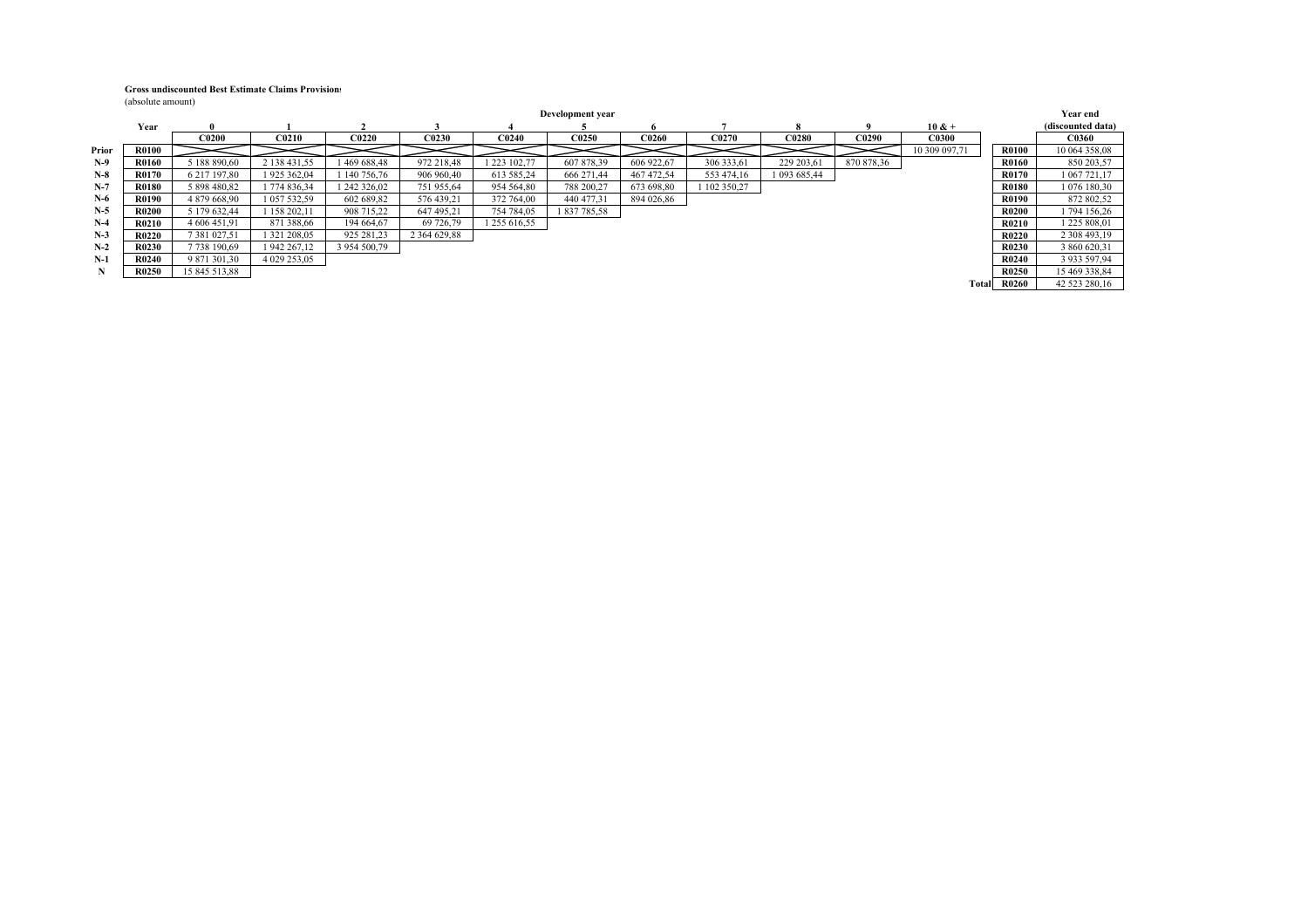## **Annex I S.22.01.21Impact of long term guarantees and transitional measures**

|                                                            |              | <b>Amount with Long Term</b><br><b>Guarantee measures and</b><br>transitionals | Impact of transitional on<br>technical provisions | Impact of<br>transitional on<br>interest rate | <b>Impact of volatility</b><br>adjustment set to zero | <b>Impact of matching</b><br>adjustment set to zero |
|------------------------------------------------------------|--------------|--------------------------------------------------------------------------------|---------------------------------------------------|-----------------------------------------------|-------------------------------------------------------|-----------------------------------------------------|
|                                                            |              | <b>C0010</b>                                                                   | <b>C0030</b>                                      | C0050                                         | <b>C0070</b>                                          | <b>C0090</b>                                        |
| Technical provisions                                       | <b>R0010</b> | 130.719.621                                                                    | $\mathbf{0}$                                      |                                               | 378.634                                               |                                                     |
| Basic own funds                                            | <b>R0020</b> | 42.718.151                                                                     | $\mathbf{0}$                                      |                                               | $-272.252$                                            |                                                     |
| Eligible own funds to meet Solvency<br>Capital Requirement | <b>R0050</b> | 42.718.151                                                                     | $\mathbf{0}$                                      |                                               | $-272.252$                                            |                                                     |
| <b>Solvency Capital Requirement</b>                        | <b>R0090</b> | 24.847.981                                                                     |                                                   |                                               | 86.317                                                |                                                     |
| Eligible own funds to meet Minimum<br>Capital Requirement  | <b>R0100</b> | 33.660.096                                                                     | $\mathbf{0}$                                      |                                               | $-360.476$                                            |                                                     |
| Minimum Capital Requirement                                | <b>R0110</b> | 11.011.321                                                                     |                                                   |                                               | 17.030                                                |                                                     |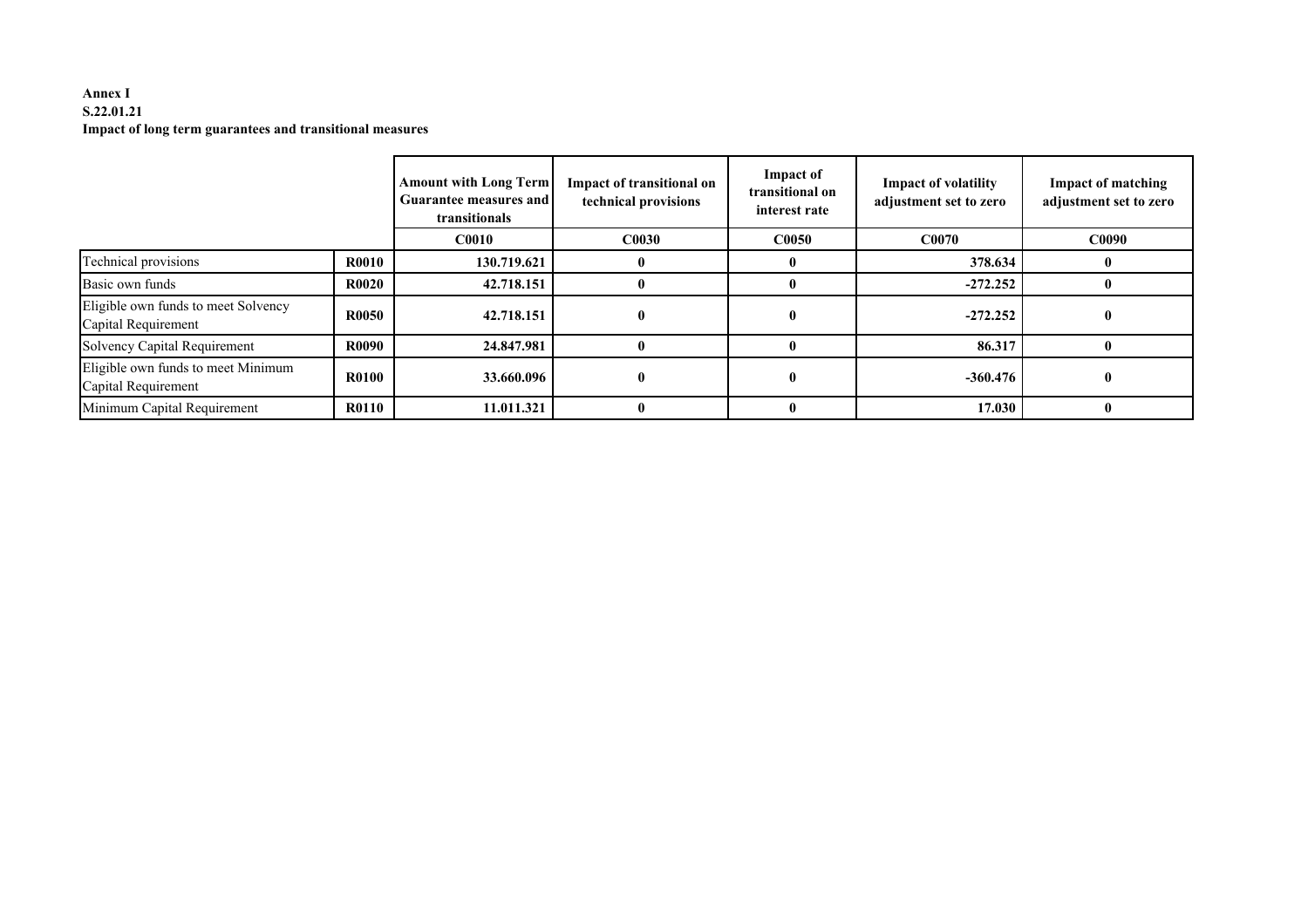## **Basic own funds before deduction for participations in other financial sector as foreseen in article 68 of Delegated Regulation (EU) 2015/35**

Ordinary share capital (gross of own shares)

Share premium account related to ordinary share capital**R0030** 153.674 153.674 Iinitial funds, members' contributions or the equivalent basic own - fund item for mutual and mutual-type undertakings **R0040** 

Subordinated mutual member accounts $\mathbf{R0050}$ Surplus funds**R0070 R0070** Preference shares $\mathbf{R}$ **R0090** Share premium account related to preference shares $\mathbf{R0110}$ **Reconciliation reserve** Subordinated liabilities **R0140** 10.000.000 10.000.000 An amount equal to the value of net deferred tax assetsOther own fund items approved by the supervisory authority as basic own funds not specified above **R0180Own funds from the financial statements that should not be represented by the reconciliation reserve and do not meet the criteria to be classified as Solvency II own funds** Own funds from the financial statements that should not be represented by the reconciliation reserve and do not meet the criteria to be classified as Solvency II own funds**R0220**<br>s **Deductions** Deductions for participations in financial and credit institutions $R0230$ **Total basic own funds after deductionsAncillary own funds** Unpaid and uncalled ordinary share capital callable on demandd **R0300** Unpaid and uncalled initial funds, members' contributions or the equivalent basic own fund item for mutual and mutual type undertakings, callable on demand**R0310**<br>R0310 Unpaid and uncalled preference shares callable on demandd **R0320** A legally binding commitment to subscribe and pay for subordinated liabilities on demand **R0330**Letters of credit and guarantees under Article 96(2) of the Directive 2009/138/ECC R0340 Letters of credit and guarantees other than under Article 96(2) of the Directive 2009/138/ECC R0350 Supplementary members calls under first subparagraph of Article 96(3) of the Directive 2009/138/ECSupplementary members calls under first subparagraph of Article 96(3) of the Directive 2009/138/EC **R0360**<br>Supplementary members calls - other than under first subparagraph of Article 96(3) of the Directive 2009/138/EC Other ancillary own funds**R0390 R0390** 

**Total ancillary own funds**

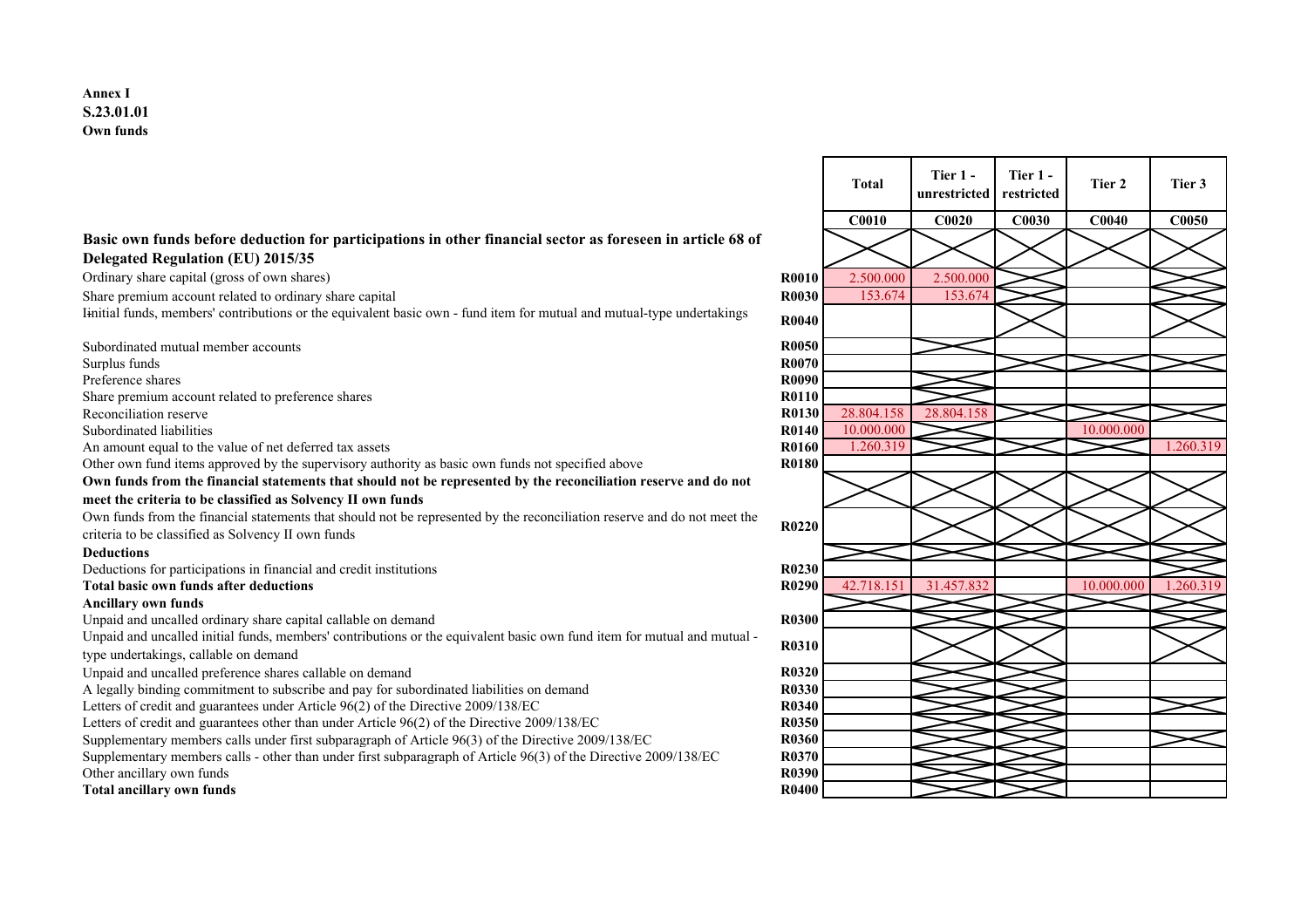## **Available and eligible own funds**

 Total available own funds to meet the SCRTotal available own funds to meet the MCRTotal eligible own funds to meet the SCRTotal eligible own funds to meet the MCR**SCRR0580** 24.847.981 **MCRR**<br>**R0600** 11.011.321<br>**R0600** 17.102 **Ratio of Eligible own funds to SCRRatio of Eligible own funds to MCR**

**Reconciliation reserve**Excess of assets over liabilities

Own shares (held directly and indirectly)

Foreseeable dividends, distributions and charges

Adjustment for restricted own fund items in respect of matching adjustment portfolios and ring fenced funds

## **Reconciliation reserve**

## **Expected profits**

Expected profits included in future premiums (EPIFP) - Life business

Expected profits included in future premiums (EPIFP) - Non- life business

**Total Expected profits included in future premiums (EPIFP)**

| he SCR | <b>R0500</b> | 42.718.151 | 31.457.832 | 10.000.000 | .260.319 |
|--------|--------------|------------|------------|------------|----------|
| he MCR | <b>R0510</b> | 41.457.832 | 31.457.832 | 10.000.000 |          |
| e SCR  | <b>R0540</b> | 42.718.151 | 31.457.832 | 10.000.000 | .260.319 |
| e MCR  | <b>R0550</b> | 33.660.096 | 31.457.832 | 2.202.264  |          |
|        | <b>R0580</b> | 24.847.981 |            |            |          |
|        | <b>R0600</b> | 11.011.321 |            |            |          |
| R      | <b>R0620</b> | 1,7192     |            |            |          |
| ËR     | <b>R0640</b> | 3,0569     |            |            |          |
|        |              |            |            |            |          |

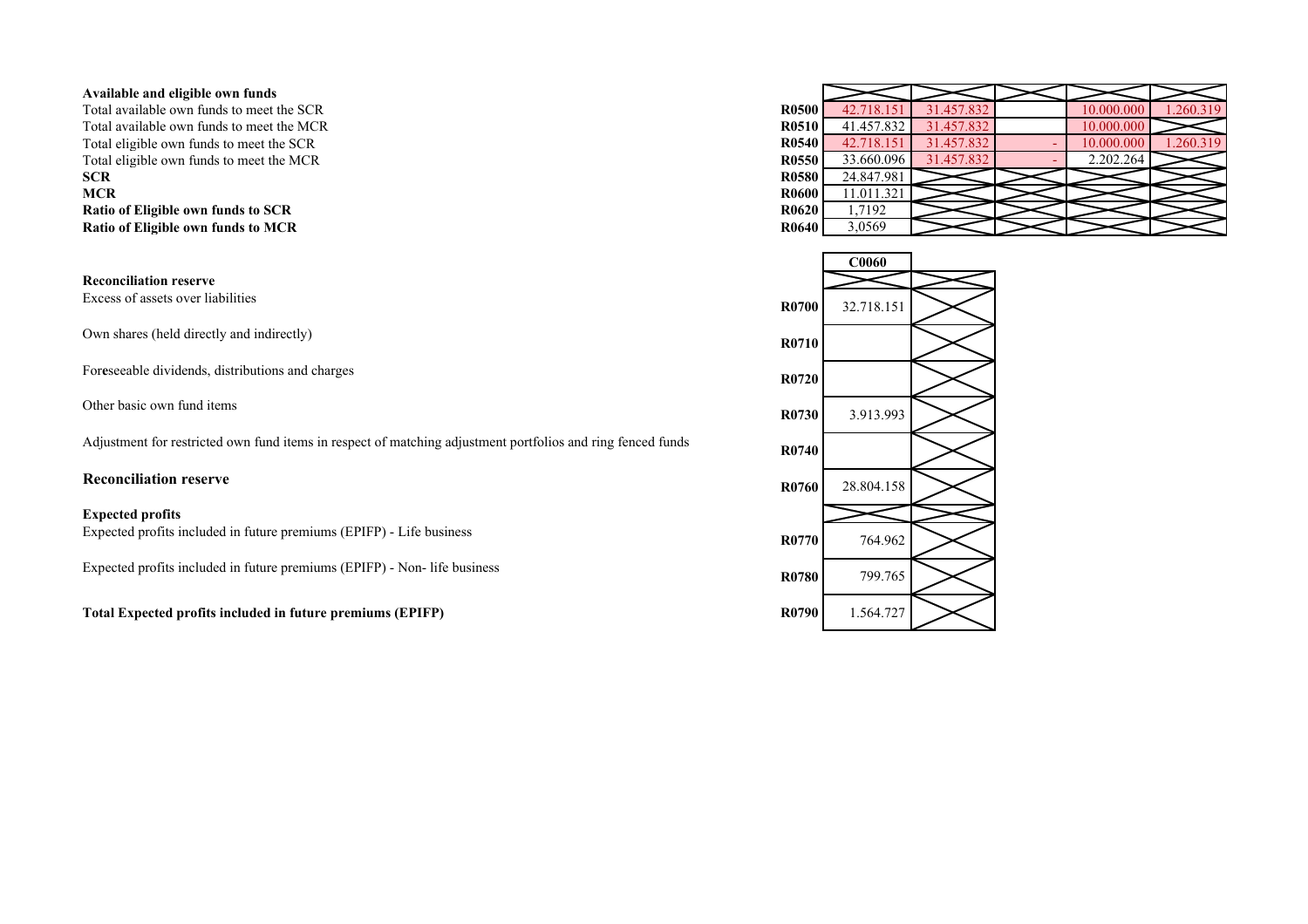## **Annex I S.25.01.21Solvency Capital Requirement - for undertakings on Standard Formula**

- Counterparty default risk
- Life underwriting risk
- Health underwriting risk
- Non-life underwriting risk

## **Basic Solvency Capital Requirement R0100** 26.237.057

## **Calculation of Solvency Capital Requirement**

Operational risk **R0130** 1.893.540,92 Loss-absorbing capacity of technical provisionsLoss-absorbing capacity of deferred taxes**R0150** -3.282.618,12 Capital requirement for business operated in accordance with Art. 4 of Directive 2003/41/EC**Solvency capital requirement excluding capital add-on**Capital add-on already set**t R0210 Solvency capital requirementr R0220 24.847.980,81** 

## **Other information on SCR**

 Capital requirement for duration-based equity risk sub-modulee R0400 Total amount of Notional Solvency Capital Requirement for remaining part **R0410**Total amount of Notional Solvency Capital Requirements for ring fenced funds $R0420$ Total amount of Notional Solvency Capital Requirement for matching adjustment portfoliosDiversification effects due to RFF nSCR aggregation for article 304**R0440**

|                                           |              | Gross solvency capital<br>requirement | <b>USP</b>   | <b>Simplifications</b> |
|-------------------------------------------|--------------|---------------------------------------|--------------|------------------------|
|                                           |              | <b>C0110</b>                          | <b>C0090</b> | <b>C0100</b>           |
| Market risk                               | <b>R0010</b> | 8.884.654                             |              |                        |
| Counterparty default risk                 | <b>R0020</b> | .881.012                              |              |                        |
| Life underwriting risk                    | <b>R0030</b> | .737.068                              |              |                        |
| Health underwriting risk                  | <b>R0040</b> | 240.829                               |              |                        |
| Non-life underwriting risk                | <b>R0050</b> | 21.202.581                            |              |                        |
| Diversification                           | <b>R0060</b> | $-7.709.086$                          |              |                        |
| Intangible asset risk                     | <b>R0070</b> |                                       |              |                        |
| <b>Basic Solvency Capital Requirement</b> | <b>R0100</b> | 26.237.057                            |              |                        |

| ıt                                           |              | C0100           |
|----------------------------------------------|--------------|-----------------|
|                                              | <b>R0130</b> | 1.893.540,92    |
| S.                                           | <b>R0140</b> | 1,07            |
|                                              | <b>R0150</b> | $-3.282.618,12$ |
| cordance with Art. 4 of Directive 2003/41/EC | <b>R0160</b> |                 |
| ital add-on                                  | <b>R0200</b> | 24.847.980,81   |
|                                              | R0210        |                 |
|                                              | R0220        | 24.847.980,81   |
|                                              |              |                 |
| risk sub-module                              | <b>R0400</b> |                 |
| quirement for remaining part                 | <b>R0410</b> |                 |
| quirements for ring fenced funds             | R0420        |                 |
| quirement for matching adjustment portfolios | <b>R0430</b> |                 |
| gation for article 304                       | <b>R0440</b> |                 |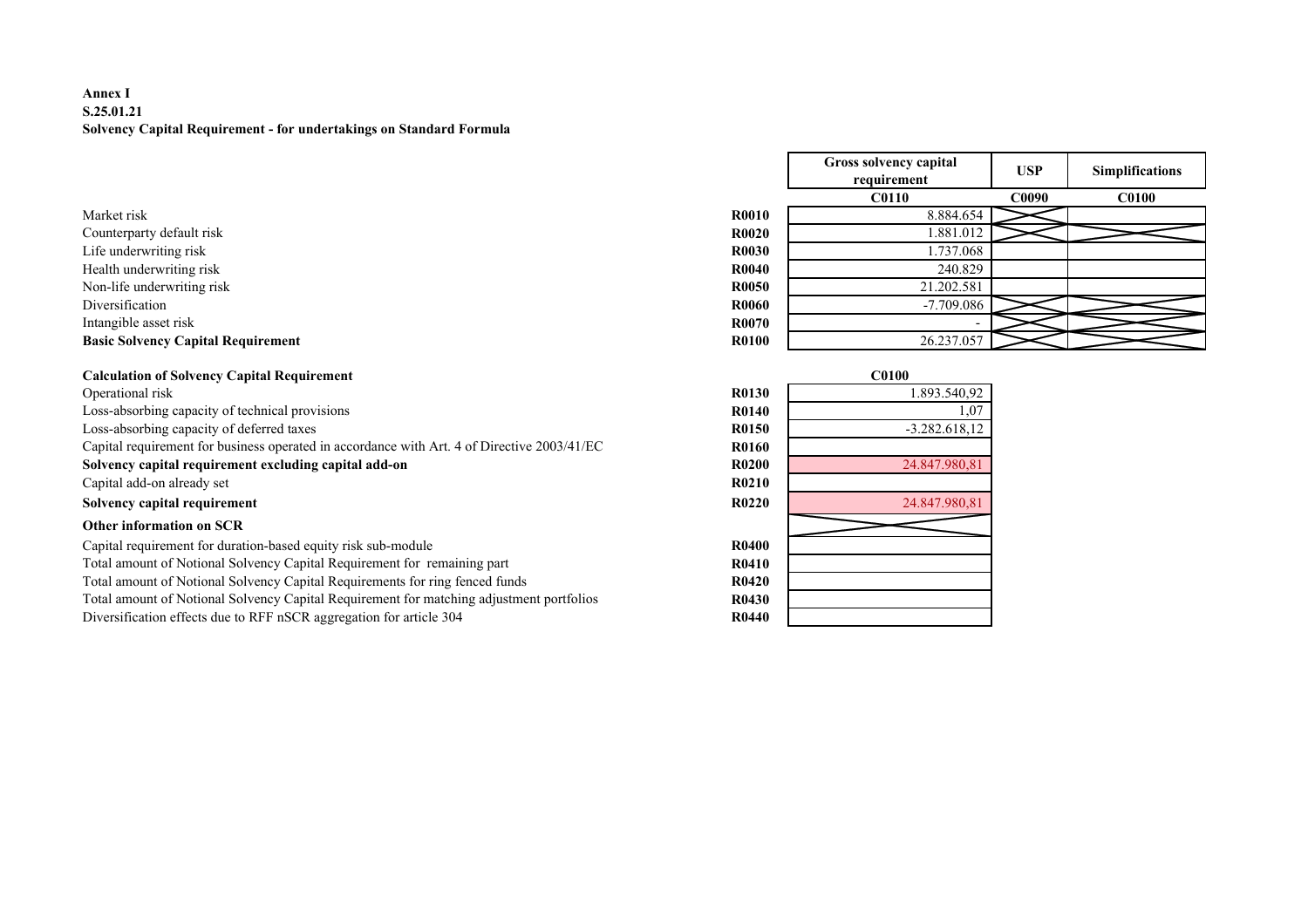## **Annex I S.28.02.01Minimum capital Requirement - Both life and non-life insurance activity**

|                                                                                |              | Non-life<br>activities  | Life<br>activities |
|--------------------------------------------------------------------------------|--------------|-------------------------|--------------------|
|                                                                                |              | MCR <sub>(NL, NL)</sub> | $MCR_{(NLL)}R$     |
|                                                                                |              | Result                  | esult              |
|                                                                                |              | <b>C0010</b>            | <b>C0020</b>       |
| Linear formula component for non-life<br>insurance and reinsurance obligations | <b>R0010</b> | 8.248.358               |                    |

|                     |                                  | activities                          | activities        |              | <b>Non-life activities</b>                                                    |                                                                   | Life activities                                                              |                                                                   |
|---------------------|----------------------------------|-------------------------------------|-------------------|--------------|-------------------------------------------------------------------------------|-------------------------------------------------------------------|------------------------------------------------------------------------------|-------------------------------------------------------------------|
|                     |                                  | $MCR_{(NL, NL)}$                    | $MCR_{(NL,L)}R$   |              |                                                                               |                                                                   |                                                                              |                                                                   |
|                     |                                  | Result                              | esult             |              |                                                                               |                                                                   |                                                                              |                                                                   |
|                     |                                  | <b>C0010</b>                        | C <sub>0020</sub> |              |                                                                               |                                                                   |                                                                              |                                                                   |
| -life<br>ns)        | <b>R0010</b>                     | 8.248.358                           |                   |              |                                                                               |                                                                   |                                                                              |                                                                   |
|                     |                                  |                                     |                   |              | Net (of)<br>reinsurance/SPV) best<br>estimate and TP<br>calculated as a whole | Net (of reinsurance)<br>written premiums in<br>the last 12 months | Net (of<br>reinsurance/SPV) best<br>estimate and TP<br>calculated as a whole | Net (of reinsurance)<br>written premiums in<br>the last 12 months |
|                     |                                  |                                     |                   |              | <b>C0030</b>                                                                  | C0040                                                             | <b>C0050</b>                                                                 | <b>C0060</b>                                                      |
| rtional reinsurance |                                  |                                     |                   | <b>R0020</b> | $\overline{a}$                                                                |                                                                   |                                                                              |                                                                   |
|                     | ortional reinsurance             |                                     |                   | R0030        | 142.260                                                                       | 235.999                                                           |                                                                              |                                                                   |
|                     | proportional reinsurance         |                                     |                   | R0040        |                                                                               |                                                                   |                                                                              |                                                                   |
|                     | proportional reinsurance         |                                     |                   | R0050        | 26.683.959                                                                    | 19.558.841                                                        |                                                                              |                                                                   |
| al reinsurance      |                                  |                                     |                   | R0060        | 2.605.850                                                                     | 12.814.100                                                        |                                                                              |                                                                   |
|                     | nce and proportional reinsurance |                                     |                   | R0070        |                                                                               |                                                                   |                                                                              |                                                                   |
|                     |                                  | urance and proportional reinsurance |                   | R0080        | 5.817.929                                                                     | 13.862.647                                                        |                                                                              |                                                                   |
| rtional reinsurance |                                  |                                     |                   | R0090        | 2.422.757                                                                     | 2.795.084                                                         |                                                                              |                                                                   |
|                     | roportional reinsurance          |                                     |                   | R0100        |                                                                               |                                                                   |                                                                              |                                                                   |
| ional reinsurance   |                                  |                                     |                   | R0110        | 5.375.427                                                                     | 2.072.589                                                         |                                                                              |                                                                   |
| ce                  |                                  |                                     |                   | R0120        | $\overline{a}$                                                                | $\overline{\phantom{a}}$                                          |                                                                              |                                                                   |
|                     | e and proportional reinsurance   |                                     |                   | R0130        | $\overline{\phantom{0}}$                                                      | -                                                                 |                                                                              |                                                                   |
|                     |                                  |                                     |                   | R0140        | $\overline{\phantom{a}}$                                                      | $\overline{\phantom{a}}$                                          |                                                                              |                                                                   |
|                     |                                  |                                     |                   | R0150        | $\overline{\phantom{a}}$                                                      | $\overline{\phantom{0}}$                                          |                                                                              |                                                                   |
|                     | d transport reinsurance          |                                     |                   | <b>R0160</b> | $\overline{\phantom{a}}$                                                      | $\overline{\phantom{a}}$                                          |                                                                              |                                                                   |
| e                   |                                  |                                     |                   | R0170        | $\overline{a}$                                                                | $\overline{\phantom{a}}$                                          |                                                                              |                                                                   |
|                     |                                  |                                     |                   |              |                                                                               |                                                                   |                                                                              |                                                                   |

Medical expense insurance and proportional reinsurance **R0020**Income protection insurance and proportional reinsurance **R0030**Workers' compensation insurance and proportional reinsurancee R0040 Motor vehicle liability insurance and proportional reinsurance e R0050 Other motor insurance and proportional reinsurancee R0060 Marine, aviation and transport insurance and proportional reinsuranceFire and other damage to property insurance and proportional reinsurance General liability insurance and proportional reinsurancee R0090 Credit and suretyship insurance and proportional reinsurancee R0100 Legal expenses insurance and proportional reinsurance e R0110 Assistance and proportional reinsuranceAssistance and proportional reinsurance<br>
Miscellaneous financial loss insurance and proportional reinsurance **B0130** R0130 Non-proportional health reinsurance e R0140 Non-proportional casualty reinsurance e R0150 Non-proportional marine, aviation and transport reinsurance

Non-proportional property reinsurance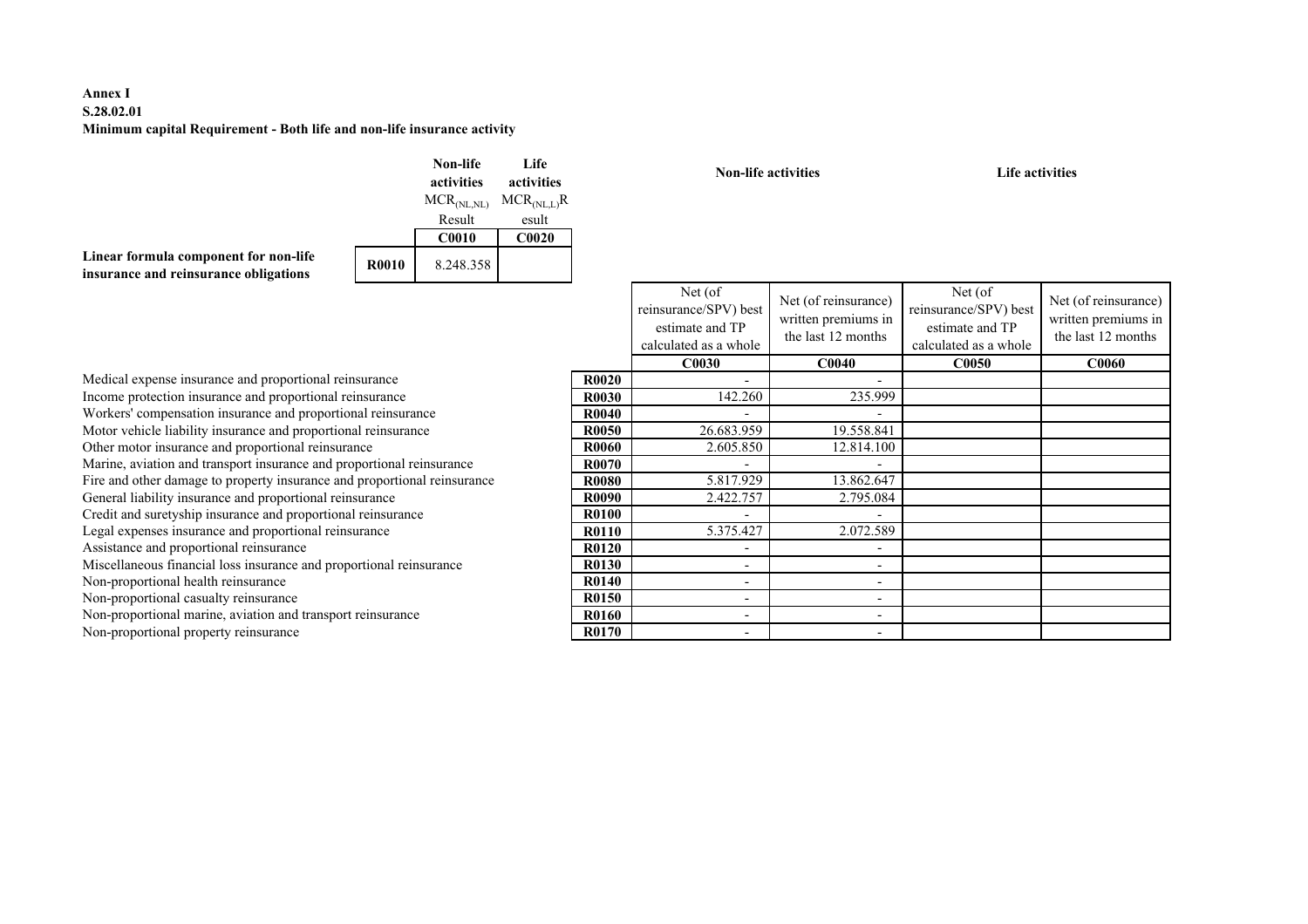|                                                                            |                   | Non-life<br>activities<br>$MCR_{(L,NL)}$ | Life<br>activities<br>$MCR_{(L,L)}$ |
|----------------------------------------------------------------------------|-------------------|------------------------------------------|-------------------------------------|
|                                                                            |                   | Result                                   | Result                              |
|                                                                            |                   | C0070                                    | <b>C0080</b>                        |
| Linear formula component for life insurance<br>and reinsurance obligations | R <sub>0200</sub> |                                          | 2.762.963                           |

**Non-life activities Life activities**

|          |              | Net (of)<br>reinsurance/SPV) best<br>estimate and TP<br>calculated as a whole | Net (of)<br>reinsurance/SPV) total<br>capital at risk | Net (of)<br>reinsurance/SPV) best<br>estimate and TP<br>calculated as a whole | Net (of)<br>reinsurance/SPV)<br>total capital at risk |
|----------|--------------|-------------------------------------------------------------------------------|-------------------------------------------------------|-------------------------------------------------------------------------------|-------------------------------------------------------|
|          |              | <b>C0090</b>                                                                  | <b>C0100</b>                                          | <b>C0110</b>                                                                  | <b>C0120</b>                                          |
|          | R0210        |                                                                               |                                                       | 73.897.164                                                                    |                                                       |
| penefits | <b>R0220</b> |                                                                               |                                                       | 1.435                                                                         |                                                       |
|          | <b>R0230</b> |                                                                               |                                                       |                                                                               |                                                       |
| S        | R0240        |                                                                               |                                                       |                                                                               |                                                       |
|          | <b>R0250</b> |                                                                               |                                                       |                                                                               | 41.204.080                                            |

Obligations with profit participation - guaranteed benefits**R0210** Obligations with profit participation - future discretionary benefitsIndex-linked and unit-linked insurance obligations Other life (re)insurance and health (re)insurance obligationsTotal capital at risk for all life (re)insurance obligations**R0250**